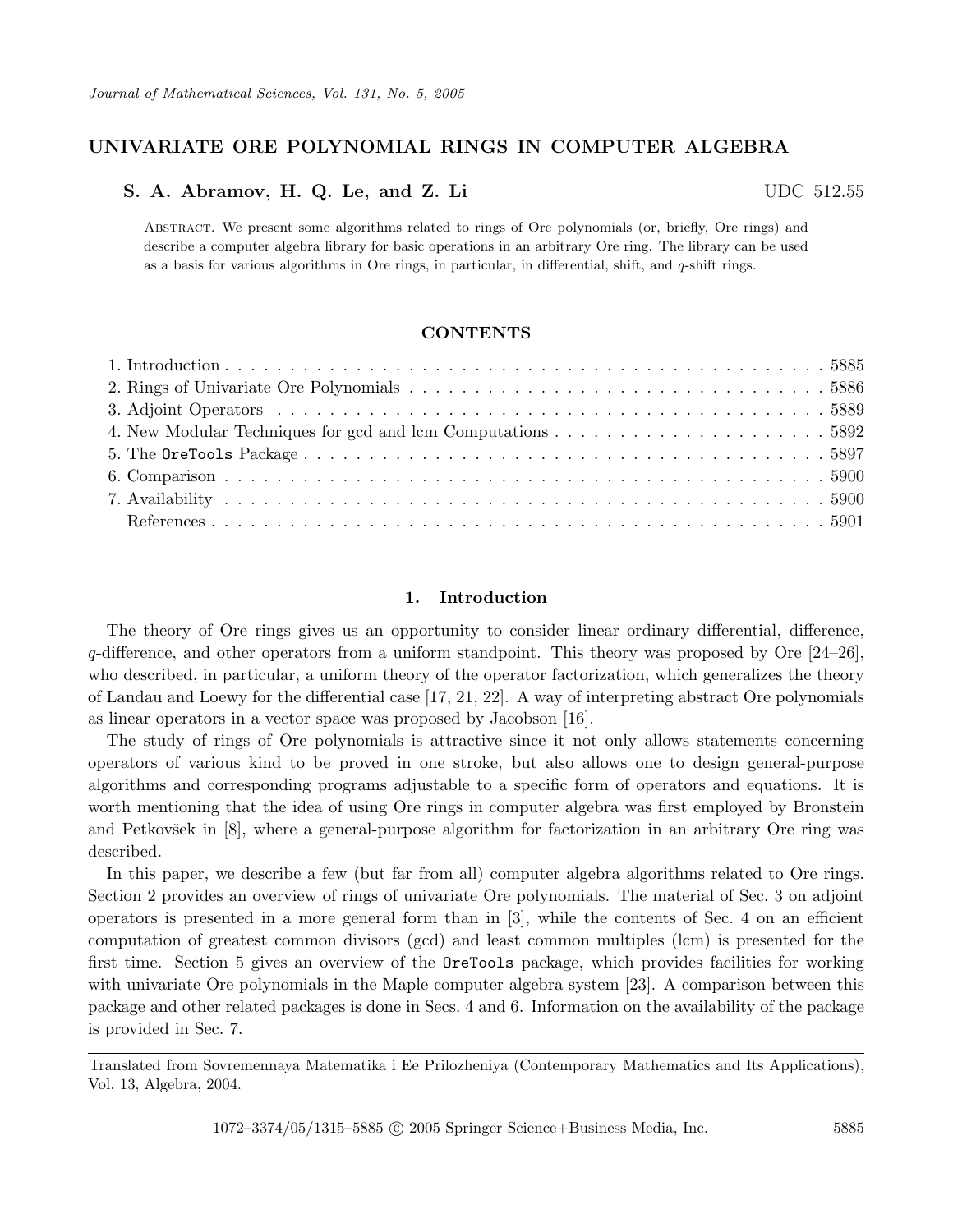**Acknowledgments.** This work was partially supported by the Russian Foundation for Basic Research (project No. 01-01-0047) and by the Natural Sciences and Engineering Research Council of Canada (Grant No. CRD215442-98).

## **2. Rings of Univariate Ore Polynomials**

In Secs. 2.1 and 2.4, we give an overview of univariate Ore polynomials and pseudo-linear operators (see [8, 16, 24] for a detailed discussion on them and proofs of corresponding statements). In Sec. 2.2, we discuss the idea of Hilbert twist reduction following [8, 10]. In Sec. 2.3, the definition and basic properties of adjoint polynomials are given (see [10, Chaps. 1 and 8 (Sec. 3)] for details).

**2.1.** Ore polynomials. Let k be a commutative field of characteristic 0 and  $\sigma : k \to k$  be an automorphism of  $k$ .

**Definition 2.1.** A derivation with respect to  $\sigma$  is any mapping  $\delta : k \to k$  satisfying the following conditions:

 $\delta(a + b) = \delta a + \delta b$  and  $\delta(ab) = \sigma(a)\,\delta b + \delta a\,b$  for any  $a, b \in k$ . (1)

**Definition 2.2.** The set of constants (with respect to  $\sigma$  and  $\delta$ ) is the set

$$
Const_{\sigma,\delta}(k) = \{a \in k : \sigma(a) = a, \ \delta a = 0\}.
$$

It can be shown that  $Const_{\sigma,\delta}(k)$  is a subfield of k.

The following lemma describes the relationship between  $\sigma$  and  $\delta$ . When no confusion arises, we denote by 1 the identity mapping of  $k$ .

**Lemma 2.1.** *Let*  $\delta$  *be a derivation of*  $k$  *with respect to*  $\sigma$ *.* 

- (i) *If*  $\sigma \neq 1$ *, then there is an element*  $\alpha \in k$  *such that*  $\delta = \alpha(\sigma 1)$ *.*
- (ii) *If*  $\delta \neq 0$ *, then there is an element*  $\beta \in k$  *such that*  $\sigma = \beta \delta + 1$ *.*

**Example 2.1.** Let  $k = \mathbb{F}(t)$  in cases 1–4 and  $k = \mathbb{F}(q, t)$  in cases 5–7, where F is any subfield of  $\mathbb{C}$ .

| Case             |                       |                  |                        |
|------------------|-----------------------|------------------|------------------------|
| 1                | differential          | 1                | $\boldsymbol{d}$<br>dt |
| $\overline{2}$   | Eulerian differential | 1                | $t\frac{d}{dt}$        |
| 3                | shift                 | E                |                        |
| 4                | difference            | $\boldsymbol{E}$ | $E-1$                  |
| 5                | $q$ -shift            | Q                | 0                      |
| $\boldsymbol{6}$ | $q$ -difference       | $\overline{Q}$   | 1                      |
| 7                | $q$ -differential     | $\overline{Q}$   | $\overline{1}$         |

**Definition 2.3.** A (univariate) Ore ring  $k[x; \sigma, \delta]$  over k given by  $\sigma$  and  $\delta$  is the ring of polynomials in x over k with the usual polynomial addition and multiplication given by the rule

$$
x a = \sigma(a)x + \delta a \quad \text{for any} \quad a \in k. \tag{2}
$$

5886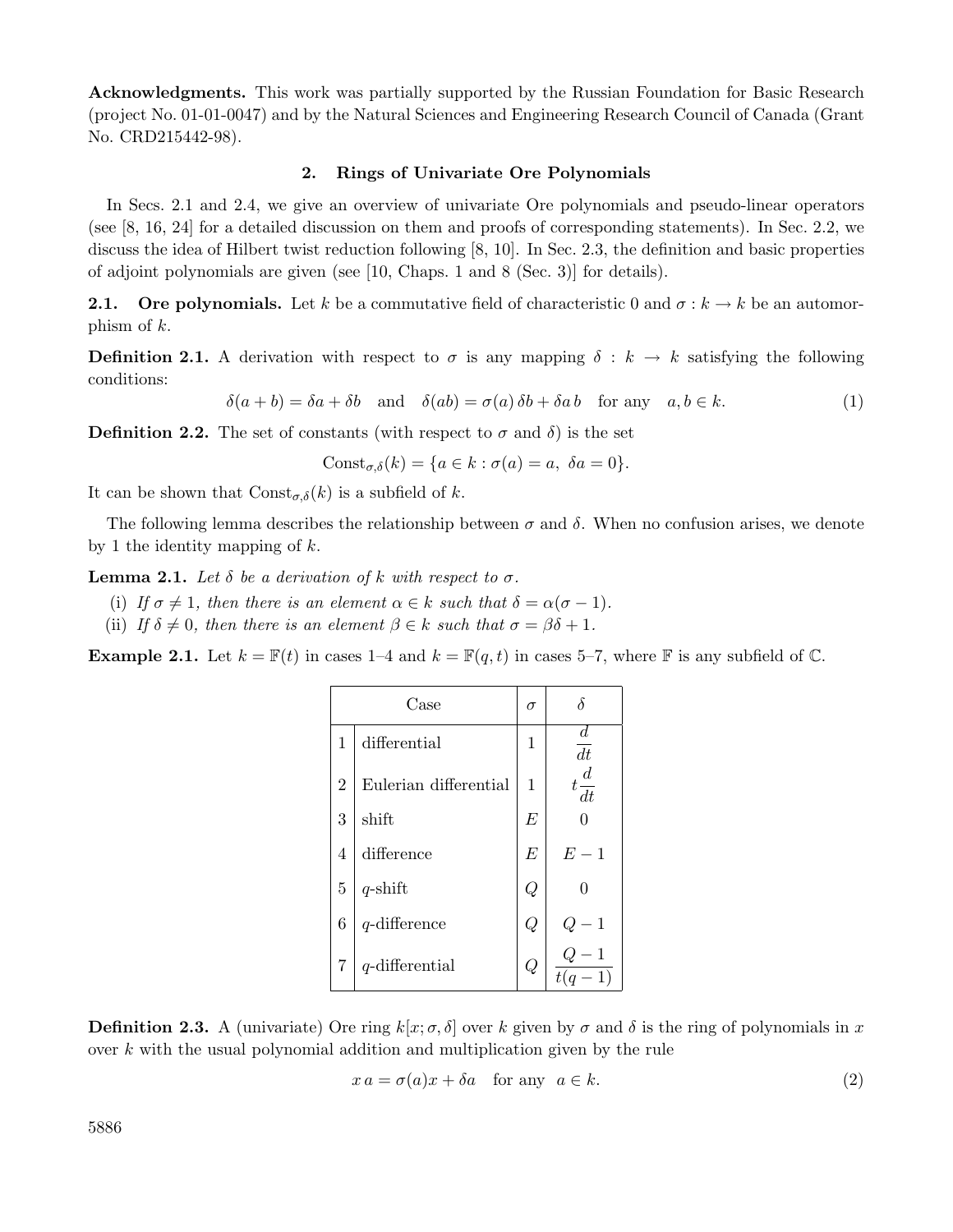Elements of the ring  $k[x; \sigma, \delta]$  are called Ore polynomials. Note that it is possible to consider k as a ring (we will consider Ore polynomials over a ring in Secs. 2.4, 3, and 4).

Let  $p(x) \in k[x; \sigma, \delta]$  and  $p(x) = p_m x^m + \cdots + p_1 x + p_0$ ,  $p_m \neq 0$ ; then  $m = \deg p(x)$  and  $p_m = \deg p(x)$ . We set deg  $0 = -\infty$  and lc  $0 = 0$ . It can be shown that  $k[x; \sigma, \delta]$  possesses the right and left division algorithms. Let  $a, b \in k[x; \sigma, \delta] \setminus \{0\}$ . By applying the right division algorithm, we obtain

$$
a = q_1 b + r_1, \quad q_1, r_1 \in k[x; \sigma, \delta], \quad \deg r_1 < \deg b;
$$

 $r_1$  and  $q_1$  are called the *right remainder* and the *right quotient* of a by b, respectively. Similarly, by applying the left division algorithm, we obtain

$$
a = bq_2 + r_2, \quad q_2, r_2 \in k[x; \sigma, \delta], \quad \deg r_2 < \deg b;
$$

r<sup>2</sup> and q<sup>2</sup> are called the *left remainder* and the *left quotient* of a by b, respectively.

For given  $a, b \in k[x; \sigma, \delta]$ , one can find the *greatest common right divisor* (gcrd) by the right Euclidean algorithm and the *least common left multiple* (lclm) by the *extended* right Euclidean algorithm. The computation of the *greatest common left divisor* (gcld) and the *least common right multiple* (lcrm) can be reduced to the computation of the gcrd and the lclm, respectively, by using the adjoint.

**2.2. Hilbert twist reduction.** The Hilbert twist reduction is a ring isomorphism which maps a general Ore ring to a ring with trivial derivation provided that  $\sigma$  is nontrivial.

**Proposition 2.2.** *If there exists*  $\alpha \in k$  *such that*  $\alpha \neq \sigma(\alpha)$ *, then the bijection*  $H_{\alpha}: k[x; \sigma, \delta] \to k[y; \sigma, 0]$ *given by the formula*

$$
H_{\alpha}\left(\sum_{i} a_{i} x^{i}\right) = \sum_{i} a_{i} \left(\frac{y + \delta \alpha}{\alpha - \sigma(\alpha)}\right)^{i}
$$

*is a ring isomorphism.*

#### **2.3. Adjoint polynomials.**

**Definition 2.4.** Let  $k[x; \sigma, \delta]$  be an Ore ring. The adjoint of  $k[x; \sigma, \delta]$  is defined as the Ore ring  $k[x; \sigma^*, \delta^*]$ , where

$$
\sigma^* = \sigma^{-1}, \quad \delta^* = -\delta \sigma^{-1}.
$$
\n(3)

Let  $a = a_n x^n + \cdots + a_1 x + a_0 \in k[x; \sigma, \delta]$ . The adjoint polynomial  $a^*$  is defined by the formula

$$
a^* = x^n a_n + \dots + x a_1 + a_0 \in k[x; \sigma^*, \delta^*].
$$

Note that the product  $x^i a_i$  must be computed in the Ore ring  $k[x; \sigma^*, \delta^*]$ . It is easy to show that

$$
Const_{\sigma,\delta}(k) = Const_{\sigma^*,\delta^*}(k), \quad (\sigma^*)^* = \sigma, \quad (\delta^*)^* = \delta.
$$

One can also verify that the adjoint is a linear (over  $\text{Const}_{\sigma,\delta}$ ) bijective mapping and

$$
(a^*)^* = a, \quad (ab)^* = b^*a^*.
$$

Moreover,

$$
gcd(d(a, b) = (gcd(a^*, b^*))^*
$$
,  $lcrm(a, b) = (lclm(a^*, b^*))^*$ .

**Example 2.2.** Example 2.1 and Definition 2.4 imply the following.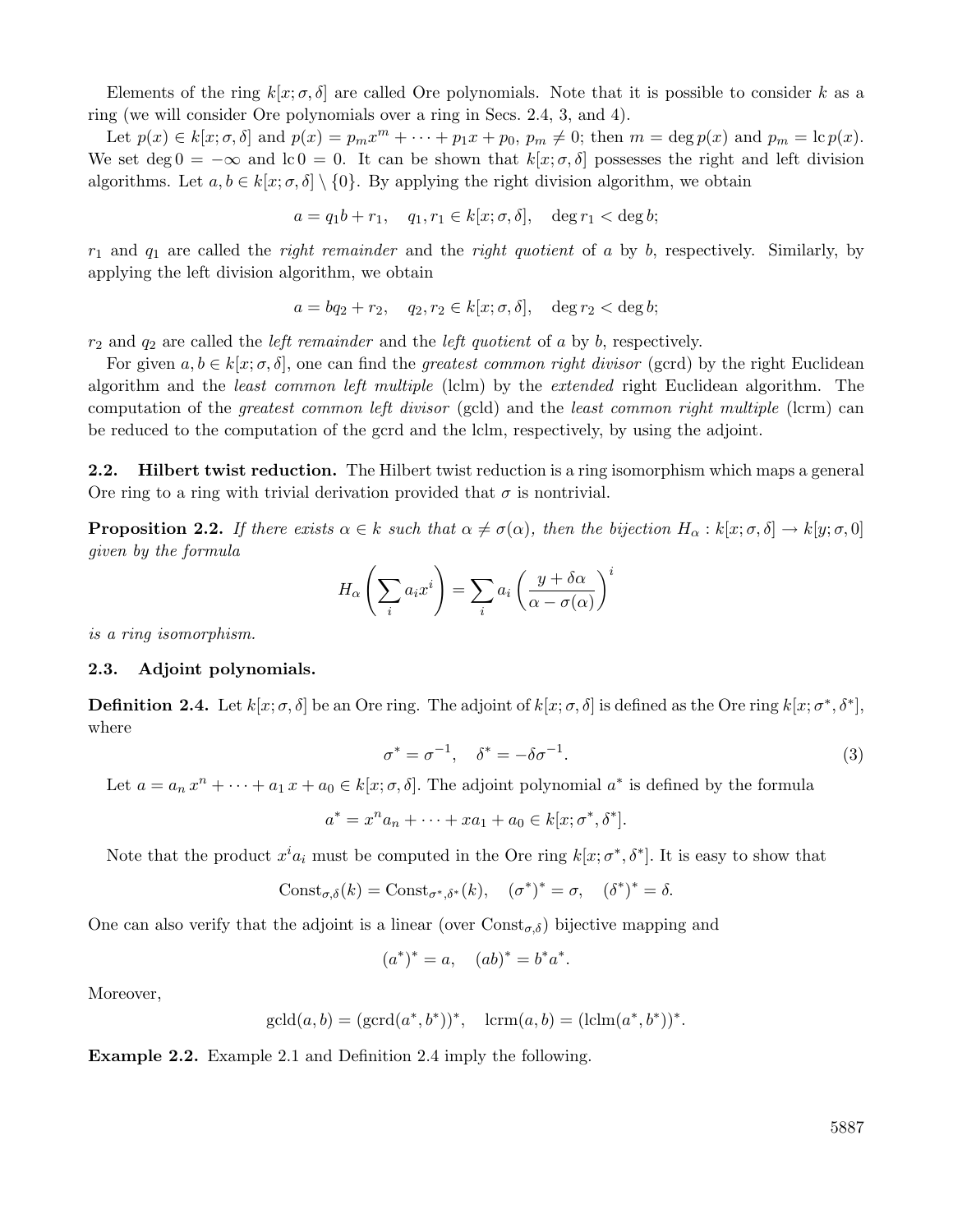|                | Case                  | $\sigma^*$ | $\delta^*$                |
|----------------|-----------------------|------------|---------------------------|
| $\mathbf{1}$   | differential          | 1          | dt                        |
| $\overline{2}$ | Eulerian differential | 1          | $-t\frac{d}{dt}$          |
| 3              | shift                 | $E^{-1}$   |                           |
| $\overline{4}$ | difference            | $E^{-1}$   | $E^{-1} - 1$              |
| $\overline{5}$ | $q$ -shift            |            |                           |
| 6              | $q$ -difference       |            |                           |
|                | $q$ -differential     |            | $\frac{Q^{-1}-1}{t(q-1)}$ |

#### **2.4. Ore polynomials as linear operators.**

**Definition 2.5.** Let V be a vector space over k. A mapping  $\theta: V \to V$  is said to be pseudo-linear with respect to  $\sigma$  and  $\delta$  if

$$
\theta(u+v) = \theta(u) + \theta(v), \n\theta(au) = \sigma(a)\theta(u) + \delta a u
$$
\n(4)

for any  $a \in k$  and  $u, v \in V$ .

Assume that K is a  $\sigma$ ,  $\delta$ -compatible extension ring of k, i.e.,  $\sigma$  and  $\delta$  can be extended to an automorphism of the ring K and a derivation of the ring with respect to  $\sigma$ , respectively. We also assume that  $\text{Const}_{\sigma,\delta}(K) = \text{Const}_{\sigma,\delta}(k)$  and denote this field by C for brevity. Note that K is a vector space over k and hence can play the role of  $V$ . We will consider pseudo-linear mappings from  $K$  to  $K$  assuming that relations (4) hold for any  $a, u, v \in K$ .

## **Lemma 2.3.** *For any*  $c \in K$ *, the mapping*  $\theta_c : K \to K$  *given by the formula*

$$
\theta_c(a) = c\sigma(a) + \delta a \tag{5}
$$

*is* K-pseudo-linear with respect to  $\sigma$  and  $\delta$  and  $\theta_c(1) = c$ . Conversely, for any K-pseudo-linear mapping  $\theta$ *, the element*  $c = \theta(1)$  *is such that*  $\theta = \theta_c$  *given in* (5).

Consider the ring k[ $\theta$ ] of C-linear operators  $L : K \to K$  of the form  $L = p(\theta)$ ,  $p(x) \in k[x; \sigma, \delta]$ . The correspondence  $p(x) \to p(\theta)$  provides us with a ring homomorphism  $\Theta : k[x; \sigma, \delta] \to k[\theta]$  due to the pseudo-linearity of  $\theta$ . We assume that

$$
p(\theta)
$$
 is the zero operator on K if and only if  $p(x)$  is the zero Ore polynomial, (6)

and, as a consequence, the correspondence  $p(x) \to p(\theta)$  gives a ring isomorphism. If  $L = p(\theta)$ , then we set ord  $L = \deg p$ .

Sometimes, it is convenient to consider the rings  $K[x; \sigma, \delta]$  and  $K[\theta]$  as well. We assume that (6) is valid for them.

It is easy to give an example which shows that (6) is not valid in the general case (e.g.,  $K = k = \mathbb{C}$ ,  $\sigma(z)=\overline{z}, \delta=0$ , and  $\theta=\sigma$ ). In Proposition 3.2, we will formulate a natural simple sufficient condition of (6).

As a consequence of Lemmas 2.1 and 2.3, we obtain the following assertion.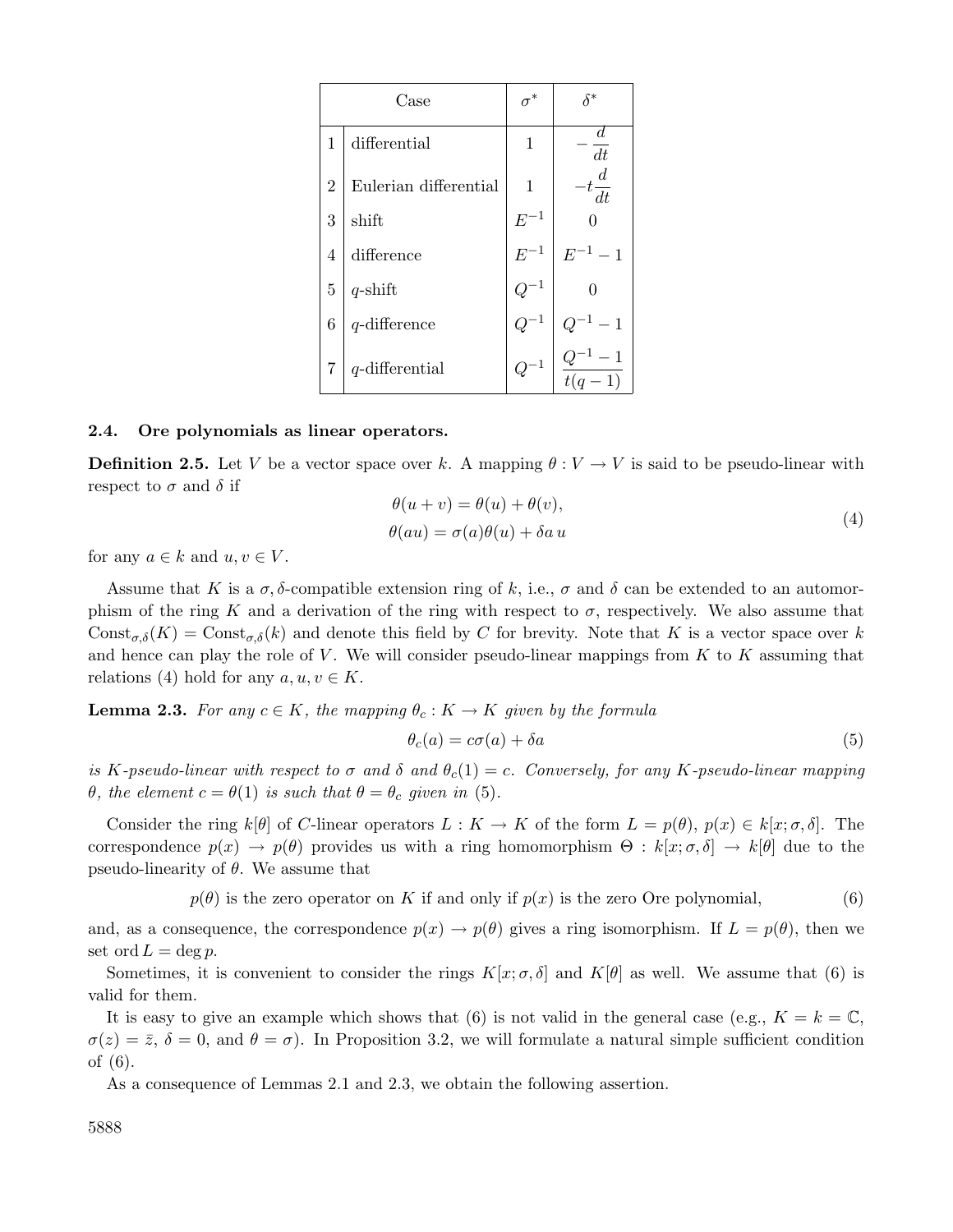**Proposition 2.4.** *A* K-pseudo-linear mapping  $\theta$  with respect to  $\sigma$  and  $\delta$  is equal to  $\delta + \theta(1)$  if  $\sigma = 1$  and *to*  $(\theta(1) + \alpha)\sigma - \alpha$  *if*  $\sigma \neq 1$ *, where*  $\alpha$  *is as in Lemma* 2.1(i).

Assumption (6) does not hold in the case where  $\theta(1) + \alpha = 0$  (otherwise,  $\theta + \alpha = 0$ ), so we derive that if  $\sigma \neq 1$ , then  $(\theta(1) + \alpha)\sigma - \alpha$  and  $\theta(1) + \alpha \neq 0$ . In addition, we will assume that  $\theta(1) + \alpha$  is not a zero divisor in K (this is valid, e.g., if  $\theta(1) \in k$  and, as a consequence,  $\theta(1) + \alpha \in k$ ).

**Example 2.3.** The following table provides information on the pseudo-linear mapping  $\theta$  and  $c = \theta(1)$ .

|                | $\operatorname{Case}$ |                        | C        |
|----------------|-----------------------|------------------------|----------|
| 1              | differential          | $\boldsymbol{d}$<br>dt | 0        |
| $\overline{2}$ | Eulerian differential | $t\frac{d}{dt}$        | $\Omega$ |
| 3              | shift                 | E                      | 1        |
| 4              | difference            | $E-1$                  | $\Omega$ |
| 5              | $q$ -shift            | Q                      | 1        |
| 6              | $q$ -difference       | $\mathbf{1}$           | 0        |
| 7              | $q$ -differential     | $t(q-1)$               | 0        |

## **3. Adjoint Operators**

**3.1.** Operator  $\nabla$ . Let  $\theta$  be a pseudo-linear mapping from K to K with respect to  $\sigma$  and  $\delta$ . We set  $\nabla = \theta - \theta(1)$  and  $\nabla \in K[\theta]$ . By Proposition 2.4, we have

$$
\nabla = \begin{cases} \delta & \text{if } \sigma = 1, \\ (\theta(1) + \alpha)(\sigma - 1) & \text{if } \sigma \neq 1, \end{cases}
$$

and by Lemma 2.1 and since  $\theta(1) + \alpha$  is not a zero divisor, for any  $f \in K$  we have

$$
\nabla(f) = 0 \quad \Longleftrightarrow \quad f \in C. \tag{7}
$$

It is easy to obtain from this that for  $L \in K[\theta]$ , we have  $L(1) = 0$  if and only if there exists  $M \in K[\theta]$ such that  $L = M\nabla$ . Taking additionally into account that  $L(f) = (Lf)(1)$  and assumption (6), we obtain the following assertion.

**Proposition 3.1.** *Let*  $p \in K[x; \sigma, \delta], L = p(\theta)$ *, and*  $f \in K$ *. Then*  $L(f) = 0$  *if and only if there exists*  $M \in K[\theta]$  *such that*  $Lf = M\nabla$ *, i.e., if and only if pf is right divisible by*  $x - \theta(1)$ *.* 

Let  $c = \theta(1)$  and  $p \in K[x; \sigma, \delta] \setminus \{0\}$ , deg  $p = d$ . Then there exists a nonnegative integer n such that

$$
p = (b_{d-n}(x-c)^{d-n} + \dots + b_1(x-c) + b_0)(x-c)^n,
$$

where  $b_0, \ldots, b_{d-n} \in K$ ,  $b_0 \neq 0$ . This yields the following assertion.

**Proposition 3.2.** Assume that for any nonnegative integer n, there exists  $f \in K$  such that  $\nabla^n(f) \in$  $C \setminus \{0\}$ . Then assertion (6) holds for any  $p \in K[x; \sigma, \delta]$ .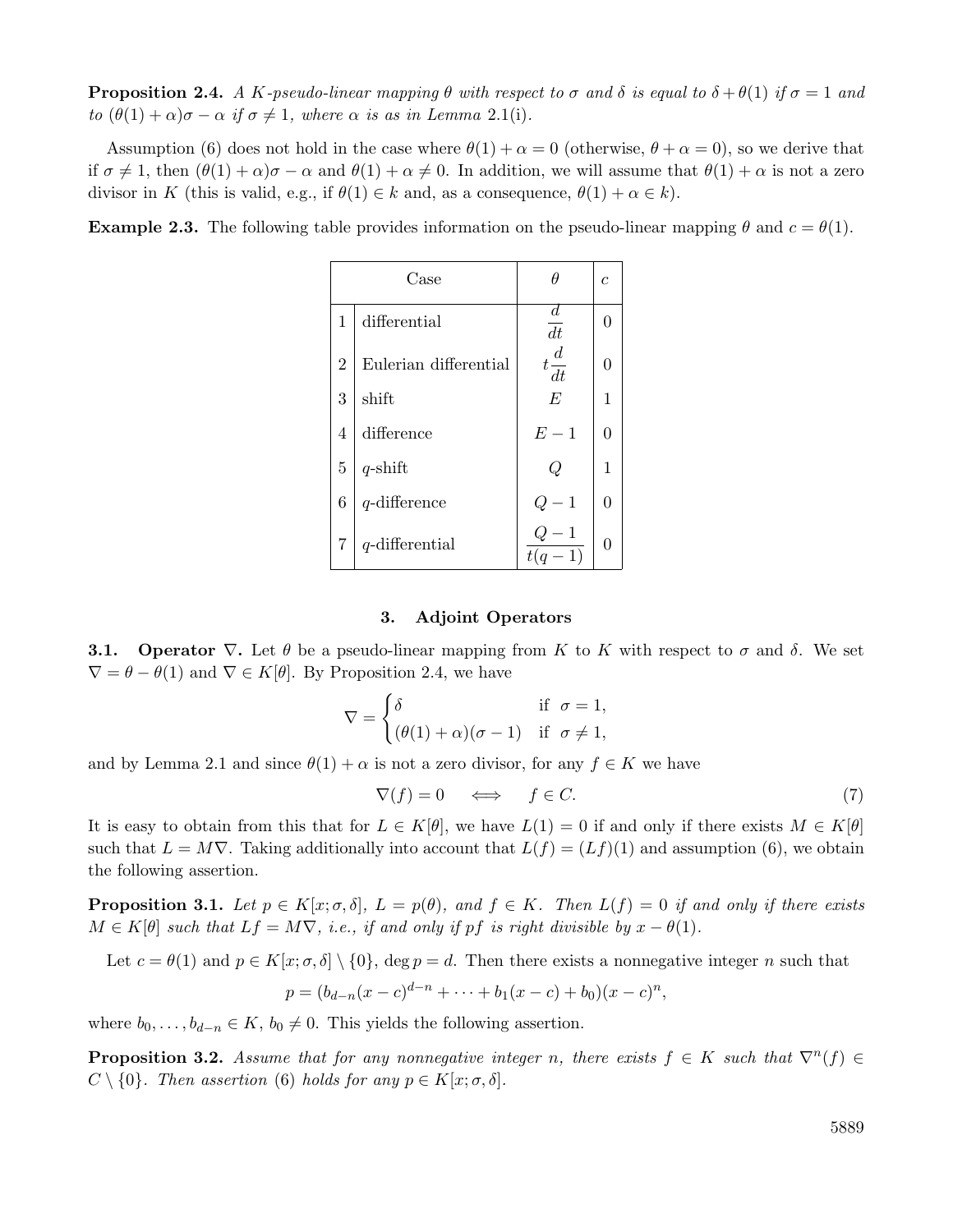**Example 3.1.** Example 2.3 implies the following.

|                | Case                  |                                     |
|----------------|-----------------------|-------------------------------------|
| 1              | differential          | $\boldsymbol{d}$<br>$\overline{dt}$ |
| $\overline{2}$ | Eulerian differential | $t\frac{d}{dt}$                     |
| 3              | shift                 | $E-1$                               |
| 4              | difference            | $E-1$                               |
| $\overline{5}$ | $q$ -shift            | $-1$<br>$Q_{\cdot}$                 |
| 6              | $q$ -difference       | 1<br>Q                              |
| 7              | $q$ -differential     | $t(q-1)$                            |

**3.2.** Adjoint operators and integrating factors. By Lemma 2.3, we have  $\theta = \theta_c = c\sigma + \delta$ , where  $c = \theta(1)$ . We set  $\theta^* = c\sigma^* + \delta^*$ , where  $\sigma^*$  and  $\delta^*$  are as in (3). Note that  $\theta(1) = c = \theta^*(1)$ .

**Definition 3.1.** Let  $k[x; \sigma, \delta]$  be an Ore ring and  $\theta$  be a pseudo-linear mapping with respect to  $\sigma$  and  $\delta$ . The adjoint ring of  $k[\theta]$  is defined to be the operator ring  $k[\theta^*]$ . If  $p \in k[x; \sigma, \delta]$  and  $L = p(\theta)$ , then the adjoint operator for L is defined as  $L^* = p^*(\theta^*) \in k[\theta^*].$ 

We have  $(LM)^* = M^*L^*$  for any  $L, M \in k[\theta]$ . If we suppose that (6) holds for  $K[x; \sigma^*, \delta^*]$  and  $K[\theta^*]$ , then we additionally have  $(L^*)^* = L$  for any  $L \in k[\theta]$ .

Consider the operator

$$
\nabla^* = \theta^* - \theta(1) = \theta^* - \theta^*(1).
$$

By Proposition 3.1, we have  $L^*(f) = 0$  if and only if there exists  $M \in K[\theta^*]$  such that  $L^* f = M\nabla^*$ , i.e.,  $fL = \nabla M^*$ . This yields the following assertion.

**Proposition 3.3.** *Let*  $p \in K[x; \sigma, \delta], L = p(\theta)$ *, and*  $f \in K$ *. Then*  $L^*(f) = 0$  *if and only if there exists*  $N \in K[\theta]$  *such that*  $fL = \nabla N$ *, i.e., if and only if fp is left divisible by*  $x - \theta(1)$ *.* 

Propositions 3.1 and 3.3 present an analogue of the Bezout theorem for algebraic equations in one unknown.

**Example 3.2.** Examples 2.2 and 2.3 imply the following.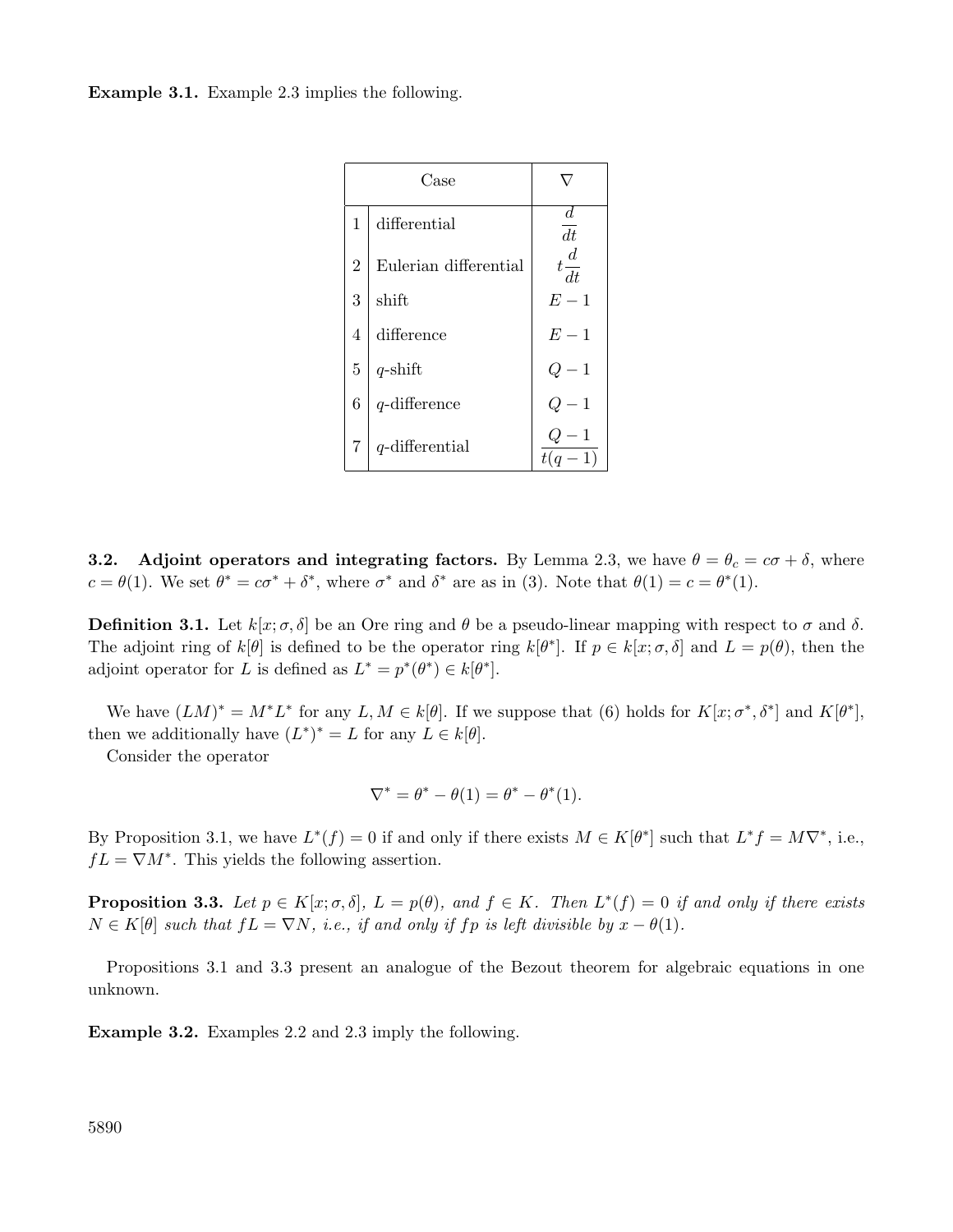|                | Case                  | A*                       |                          |
|----------------|-----------------------|--------------------------|--------------------------|
| 1              | differential          | d<br>dt                  | d<br>dt                  |
| $\overline{2}$ | Eulerian differential | $-t\frac{d}{dt}$         | $-t\frac{d}{dt}$         |
| 3              | shift                 | $E^{-1}$                 | $E^{-1} - 1$             |
| $\overline{4}$ | difference            | $E^{-1} - 1$             | $E^{-1} - 1$             |
| $\overline{5}$ | $q$ -shift            |                          | $^{-1} - 1$              |
| 6              | $q$ -difference       | $Q^{-1} - 1$             | $^{-1} - 1$              |
| 7              | $q$ -differential     | $2^{-1} - 1$<br>$t(q-1)$ | $Q^{-1} - 1$<br>$t(q-1)$ |

It is natural to say that  $f \in K$  such that  $fL = \nabla N$ ,  $N \in K[\theta]$ , is an *integrating factor* for L. Proposition 3.3 is an analogue of the classical theorem from the theory of ordinary differential equations, but the statement of this proposition has a general "Ore form."

**Example 3.3.** Let  $k = \mathbb{C}(n)$ ,  $\sigma = \theta = E$ ,  $\delta = 0$ ,  $\nabla = E - 1$ , and K be the ring of sequences whose elements are in C. Consider the operator

$$
L = (n+4)E^{2} + E - (n+1) \in k[\theta].
$$

The corresponding adjoint equation  $L^*(f) = 0$  is

$$
L^*(f) = -(n+1)f(n) + f(n-1) + (n+2)f(n-2) = 0.
$$
\n(8)

Therefore, an integrating factor  $f$  for  $L$  can be calculated, if the factor is hypergeometric, by applying the algorithm Hyper [28] to (8), which yields  $f = (-1)^n$ . As a consequence, we have

$$
(-1)^n L = (E-1)((-1)^{n-1}(n+3)E + (-1)^n(n+1)).
$$

**3.3.** Accurate integration. An element  $g \in K$  is a *primitive* of  $f \in K$  if  $\nabla(g) = f$ . Assume that  $\theta(1) \in k$  (i.e.,  $\nabla \in k[\theta]$ ) and consider the following problem. Let  $f \in K$  and the minimal annihilating operator  $L \in k[\theta]$  for f be given. So  $n = \text{ord } L$  is minimal with the following property:  $L \in k[\theta]$  and  $L(f) = 0$ . Decide whether there exists a primitive g of f such that the minimal annihilating operator L for g has order n. If so, then construct such a g together with its minimal annihilating operators.

This problem (the problem of *accurate integration*) was solved in [3]. The adjoint operators play a key role in the solution. Below, we give a short description of the algorithm. Note that in [3], a description is given for two (principal) cases:  $\sigma = 1, \theta = \delta$  and  $\theta = \sigma - 1, \delta = 0$ . If the problem has a positive solution (the operator L of order n exists), then the algorithm constructs  $r \in k[\theta]$ , ord  $r = n - 1$ , such that  $g = r(f)$ , together with L.

It was shown in [3] that  $\tilde{L}$  such that ord  $\tilde{L} = n$  exists if and only if the equation  $L^*(y) = 1$  has a solution l in k. In this case, r is such that  $1 - lL = \nabla r$  (so r can be found by the left division) and  $L = 1 - r\nabla$ . If such  $l$  does not exist, then the integrating operator  $r$  also does not exist, while the minimal annihilator L for g is  $L\nabla$ , ord  $\tilde{L} = n + 1$ .

As was mentioned in [3], this algorithm generalizes Gosper's algorithm for hypergeometric indefinite summation [14] in two ways: (a) it solves a similar problem for a wider class of equations, and (b) it works for any order *n*, instead of only for  $n = 1$ .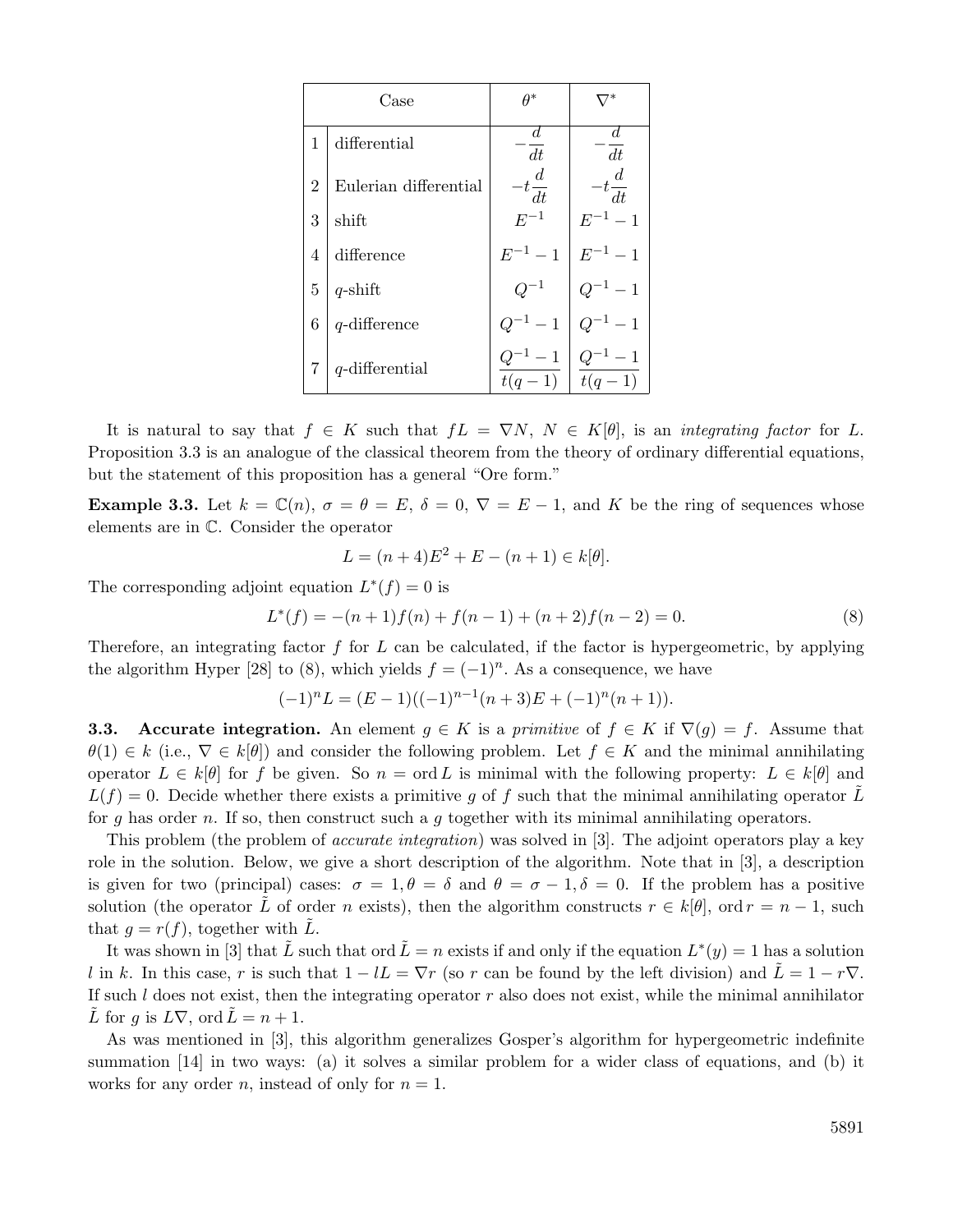**Example 3.4.** We show the use of accurate integration in the calculation of primitives for

$$
p_1 = (27t^2 + 4)^{5/4} \mathcal{P}_{2/3\sqrt{7}-1/2}^{5/2} \left(-\frac{3}{2}\sqrt{3}it\right),
$$
  

$$
p_2 = (27t^2 + 4)^{5/4} \mathcal{Q}_{2/3\sqrt{7}-1/2}^{5/2} \left(-\frac{3}{2}\sqrt{3}it\right).
$$

Both  $p_1$  and  $p_2$  are annihilated by the differential operator

$$
L = (27t^2 + 4) D^2 - 81tD + 24.
$$

The corresponding adjoint equation  $L^*(y) = 1$  is

$$
(27t2 + 4) \frac{d2}{dt2}y(t) + 189t \frac{d}{dt}y(t) + 159y(t) = 1,
$$

which admits  $l = 1/159$  as a rational solution [1]. Therefore, the operator  $r \in k[\theta]$  such that  $\int p_1 dt = r(p_1)$ and  $\int p_2 dt = r(p_2)$  is the left quotient of  $1 - lL$  by  $\nabla$ , which is

$$
\left(-\frac{9}{53}t^2 - \frac{4}{159}\right)D + \frac{45}{53}t.
$$

Note that both Maple 8 and Mathematica 4 are unable to compute these two indefinite integrals.

#### **4. New Modular Techniques for gcd and lcm Computations**

The usual polynomial ring  $k[x]$  is a special case of Ore polynomial rings. Various efficient techniques in the commutative  $k[x]$  have been generalized to the noncommutative ring  $k[x; \sigma, \delta]$  (see [12, 15, 19, 20]). In this section, we present new modular techniques for computing the gcrd and lclm of Ore polynomials. There are some minor restrictions on the coefficient field in order to apply modular techniques. Let  $\mathbb D$ be either the ring  $\mathbb Z$  of integers or the ring of polynomials in several variables over  $\mathbb Z$ . Let t be a new indeterminate over  $\mathbb{D}$  and  $\mathbb{D}[t]$  the ring of usual commutative polynomials in t over  $\mathbb{D}$ . We shall work in the Ore ring  $\mathbb{D}[t][x;\sigma,\delta]$  whose constant ring contains  $\mathbb{D}$ . Note that  $\sigma$  is an automorphism of  $\mathbb{D}[t]$ .

**4.1. Computation of the gcrd.** Let p be a prime. A ring homomorphism  $\phi_p$  from  $\mathbb{D}[t]$  to  $\mathbb{Z}_p[t]$  is said to be *modular with respect to*  $\sigma$  if

$$
\phi_p(\mathbb{D}) = \mathbb{Z}_p, \quad \phi_p(t) = t, \quad \deg_t(\sigma(t)) = \deg_t \phi_p(\sigma(t)).
$$

Define the automorphism  $\sigma_p$  of  $\mathbb{Z}_p[t]$  by sending t to  $\phi_p(\sigma(t))$  and any element of  $\mathbb{Z}_p$  to itself. Furthermore, define the additive mapping  $\delta_p$  from  $\mathbb{Z}_p[t]$  to itself by sending  $t^n$  to  $\phi_p(\delta(t^n))$  for  $n \in \mathbb{N}$ . It is straightforward to verify that the diagrams

$$
\begin{array}{ccc}\n\mathbb{D}[t] & \xrightarrow{\sigma} & \mathbb{D}[t] & \longrightarrow & \mathbb{D}[t] & \xrightarrow{\delta} & \mathbb{D}[t] \\
\phi_p \downarrow & & \downarrow{\phi_p} & \text{and} & & \phi_p \downarrow & & \downarrow{\phi_p} \\
\mathbb{Z}_p[t] & \xrightarrow{\sigma_p} & \mathbb{Z}_p[t] & & \mathbb{Z}_p[t] & \xrightarrow{\delta_p} & \mathbb{Z}_p[t]\n\end{array}
$$

are commutative and that  $\mathbb{Z}_p[t][x,\sigma_p,\delta_p]$  is an Ore ring. The modular homomorphism  $\phi_p$  can be extended to a mapping from  $\mathbb{D}[t][x,\sigma,\delta]$  to  $\mathbb{Z}_p[t][x,\sigma_p,\delta_p]$  by sending  $\sum a_i x^i$  to  $\sum \phi_p(a_i)x^i$ , where  $a_i \in \mathbb{D}[t]$ . This extended mapping will also be denoted by  $\phi_p$ , which is a ring homomorphism by a direct verification.

Let e be an element of  $\mathbb{Z}_p$ . By an evaluation mapping  $\psi_e$  from  $\mathbb{Z}_p[t]$  to  $\mathbb{Z}_p$ , we mean a mapping that sends  $\sum$ i  $m_i t^i$  to  $\sum$ i  $m_i e^i$ , where  $m_i \in \mathbb{Z}_p$ . Such an evaluation mapping can be extended to a mapping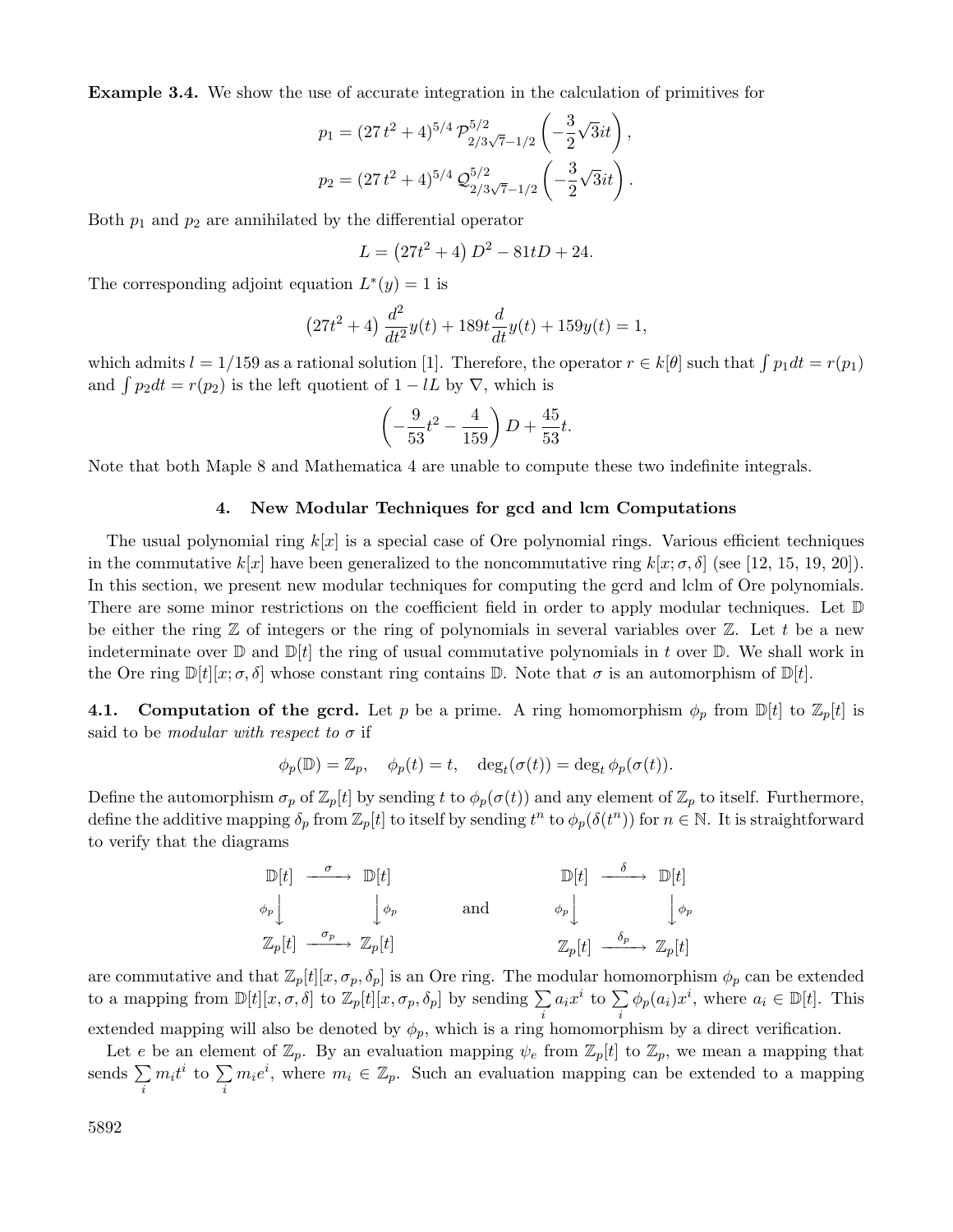from  $\mathbb{Z}_p[t][x, \sigma_p, \delta_p]$  to  $\mathbb{Z}_p[x]$  by sending  $\sum$ i  $a_ix^i$  to  $\sum$ i  $\psi_e(a_i)x^i$ , where  $a_i \in \mathbb{Z}_p[t]$ . The extended mapping is again denoted by  $\psi_e$ .

**Example 4.1.** Consider the differential ring  $D = \mathbb{Z}_p[t][x; 1, d/dt]$  and an evaluation mapping  $\psi_e$ . Let  $\psi_e$ be a ring homomorphism from D to  $\mathbb{Z}_p[x]$  on which some multiplication is defined. Then we have

$$
\psi_e(xt) = \psi_e(tx+1) = ex+1
$$

and, on the other hand,

$$
\psi_e(xt) = \psi_e(x)\psi_e(t) = xe = x(\underbrace{1 + \dots + 1}_{e \text{ times}}) = ex.
$$

This leads to a contradiction.

Thus, no matter how we define a multiplication on  $\mathbb{Z}_p[x]$ ,  $\psi_e$  is usually not a ring homomorphism. It is merely a module homomorphism from the left module  $\mathbb{Z}_p[t][x]$  over  $\mathbb{Z}_p[t]$  to  $\mathbb{Z}_p[t]$  over  $\mathbb{Z}_p$ .

A key problem in modular gcrd-methods is as follows.

**Problem E.** Given  $P_1, P_2 \in \mathbb{Z}_p[t][x, \delta_p, \sigma_p]$  and an evaluation mapping  $\psi_e$ , calculate the image of  $\gcd(P_1, P_2)$  under  $\phi_e$ .

The algorithm GCRD e described in [20] solves Problem E. Let deg  $P_i = n_i$ ,  $i = 1, 2, n = max(n_1, n_2)$ ,  $n_t = \max(\deg_t P_1, \deg_t P_2)$ , and  $G = \gcd(P_1, P_2)$  with degree g. The number of  $\psi_e$ 's for which GRCD e produces incorrect images or failure is no more than  $(n_1 + n_2)n_t$ . Hence, GCRD e produces sufficiently many correct images for the combining process when the prime  $p$  is sufficiently large. The cost of GCRD  $\epsilon$ is dominated by  $(n_t n^2 + n^3)$  in the differential case. The factor  $n^3$  comes from a row-reduction process on the Sylvester matrix of  $P_1$  and  $P_2$ , which has  $(n_1 + n_2)$  rows and  $(n_1 + n_2)$  columns. We will present an improved GCRD e whose cost is dominated by  $(n_t(n-g)^2 + (n-g)^3)$ . This improvement allows our modular gcrd method to work efficiently even when  $g$  is quite large. Roughly speaking, the improved algorithm is a carefully designed row-reduction process on the matrix associated with  $sres_{q-1}(P_1, P_2)$ which has  $(n_1 + n_2 - 2(g - 1))$  rows and  $(n_1 + n_2 - g + 2)$  columns.

To describe the improvement, we need some terminology. The reader is referred to [19] for the definition of subresultants of  $P_1$  and  $P_2$  and related notation. Recall that the mth subresultant of  $P_1$  and  $P_2$  is denoted by  $S_m$ , for  $m = n_2, n_2 - 1, \ldots, 0$ . A pair of consecutive subresultants  $S_m$  and  $S_{m+1}$  is said to be a gcrd *pair* of  $P_1$  and  $P_2$  *with index* m if deg  $S_m = m$  and  $S_{m+1} = 0$ . Theorem 4.2 in [19] and the gap-structure of a subresultant chain immediately imply the following assertion.

**Proposition 4.1.** *Let*  $P_1, P_2 \in \mathbb{Z}_p[t][x, \delta_p, \sigma_p]$  *have degree*  $n_1$  *and*  $n_2$ *, respectively, where*  $n_1 \geq n_2 > 0$ *. Then* P<sup>1</sup> *and* P<sup>2</sup> *have a* gcrd *pair if and only if the* gcrd *of* P<sup>1</sup> *and* P<sup>2</sup> *has positive degree. A* gcrd *pair is unique when existent.*

Given the sequence

$$
x^{n_2-1}P_1, \ldots, xP_1, P_1, x^{n_1-1}P_2, \ldots, xP_2, P_2,
$$
\n
$$
(9)
$$

an evaluation mapping  $\psi_e$  is said to be *proper* with respect to  $P_1$  and  $P_2$  if

$$
\deg \psi_e(x^i P_1) = (n_1 + i) \text{ for } i = 0, ..., (n_2 - 1),
$$
  

$$
\deg \psi_e(x^j P_2) = (n_2 + j) \text{ for } j = 0, ..., (n_1 - 1).
$$

A proper evaluation mapping  $\psi_e$  with respect to  $P_1$  and  $P_2$  is said to be *unlucky* if deg  $\psi_e(S_m) < \deg S_m$ for some nonzero  $S_m$ . Note that this definition is less restrictive than that of unlucky evaluation mappings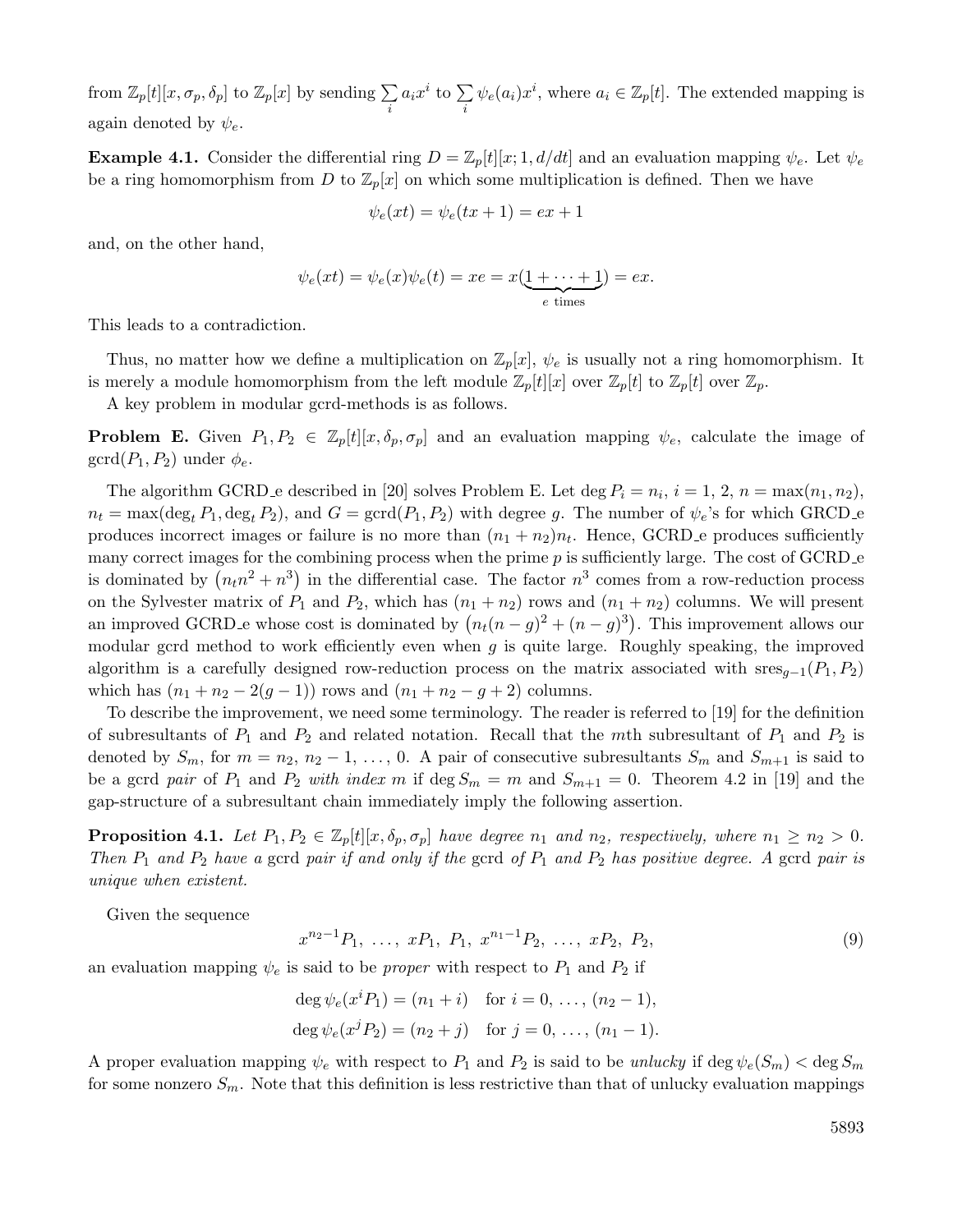in [20]. A pair of images of consecutive subresultant  $S_m$  and  $S_{m+1}$  under  $\psi_e$  is said to be a *pseudo-gcrd pair with index* m if deg  $\psi_e(S_m) = m$  and  $\psi_e(S_{m+1}) = 0$ .

**Proposition 4.2.** Let  $P_1, P_2 \in \mathbb{Z}_p[t][x, \delta_p, \sigma_p]$  have degree  $n_1$  and  $n_2$ , respectively, where  $n_1 \geq n_2 > 0$ . Let G be the monic gcrd of  $P_1$  and  $P_2$  with degree g. Let  $\psi_e$  be a proper evaluation mapping with respect *to* P<sup>1</sup> *and* P2*. Then the following assertions hold.*

- (1) *If*  $\psi_e$  *is not unlucky and g is positive, then*  $(\psi_e(S_g), \psi_e(S_{g-1}))$  *is the unique pseudo-gcrd pair of*  $P_1$ and  $P_2$  *under*  $\psi_e$  *and*  $\psi_e(G)$  *is the monic associate of*  $\psi_e(S_g)$ *.*
- (2) If  $\psi_e$  *is not unlucky and g is zero, then*  $P_1$  *and*  $P_2$  *do not have any pseudo-gcrd pairs and*  $\phi_e(S_0)$  *is nonzero.*
- (3) If  $\psi_e$  *is unlucky and*  $P_1$  *and*  $P_2$  *have a pseudo-gcrd pair*  $(\psi_e(S_m), \psi_e(S_{m+1}))$ *, then*  $m \geq g$ *. In the case where*  $m = g$ ,  $\psi_e(G)$  *is still the monic associate of*  $\psi_e(S_q)$ *.*

*Proof.* The first and second assertions follow from Proposition 4.1 and the fact that  $\psi_e$  maps the subresultant chain of  $P_1$  and  $P_2$  in a degree-preserving manner. The last follows from the fact that all  $sres_{q-1}(P_1, P_2)$ ,  $sres_{q-2}(P_1, P_2)$ , ..., and  $sres_0(P_1, P_2)$  are equal to 0.  $\Box$ 

For given sequence (9) and a proper evaluation mapping  $\psi_e$  with respect to  $P_1$  and  $P_2$ , we search for a pseudo-gcrd pair in the sequence  $\psi_e(P_2)$ ,  $\psi_e(S_{n_2-1})$ ,  $\psi_e(S_{n_2-2})$ ,  $\psi_e(S_0)$ . We begin to evaluate the matrix  $M_{n_2-1}$  associated with  $S_{n_2-1}$ . Calculate  $H_{n_2-1} = \psi_e(S_{n_2-1})$  by Gaussian elimination on the rows of  $\psi_e(M_{n_2-1})$ . If  $H_{n_2-1}$  is zero, we obtain a pseudo-gcrd pair  $(\psi_e(P_2), H_{n_2-1})$  and return the monic associate of  $\psi_e(P_2)$ . Otherwise, let  $d = \deg H_{n_2-1}$ .

We need to calculate only =  $H_d = \psi_e(S_d)$  by [19, Theorem 4.2]. If the degree of  $H_d$  is less than d, then  $\psi_e$  is unlucky; report failure. Otherwise, we compute  $H_{d-1} = \psi_e(S_{d-1})$  by Gaussian elimination on the rows of the matrix associated with  $\psi_e(S_{d-1})$ . If  $H_{d-1} = 0$ , we obtain a pseudo-gcrd pair  $(H_d, H_{d-1})$ and return the monic associate of  $H_d$ . Otherwise, update d to be deg  $H_{d-1}$  and repeat the process. If no pseudo-gcrd pair is found, we will eventually calculate  $H_0 = \psi_e(S_0)$ . If  $H_0 \neq 0$ , then return 1 (in this case,  $P_1$  and  $P_2$  have the trivial gcrd). Otherwise, report failure (in this case, e must be unlucky).

The above-described process may output either a monic polynomial H in  $\mathbb{Z}_p[x]$  with positive degree, or 1, or failure. In the first case, H is either the image of G under  $\psi_e$  or deg  $H>g$ , which implies that  $\psi_e$ is unlucky by Proposition 4.2. In the second case, G is trivial. In the last case,  $\psi_e$  is unlucky. There are at most  $n_2^2(n_1 + n_2)n_t$  unlucky evaluation mappings. Since the matrix  $M_i$  associated with  $S_i$  is a submatrix of the matrix  $M_i$  associated with  $S_i$  when  $i>j$ , the results obtained by the Gaussian elimination on  $M_i$ can be recycled for the Gaussian elimination on  $M_j$ . Thus, the cost for computing  $\psi_e(S_{n_2-1}), \psi_e(S_{n_2-2}),$  $\ldots, \psi_e(S_{q-1})$  is the same as the cost for calculation of  $\psi_e(S_{q-1})$  by Gaussian elimination. The latter cost is dominated by  $(n_t(n-g)^2 + (n-g)^3)$ , in which  $n_t(n-g)^2$  is the cost for calculation of  $\psi_e(M_{q-1})$  and  $(n-g)^3$  is the cost for the Gaussian elimination on  $M_{q-1}$  in the differential case. After replacing GCRD e by the above process, we see an overall improvement of the modular gcrd method when q is close to  $n<sub>2</sub>$ .

**Experiment 1.** For computing the gcrd of two given Ore polynomials  $p_1$  and  $p_2$ , three different methods are implemented: Euclidean, fraction-free, and modular. A heuristic is carried out to choose one of these three methods. It is based on a guess for the degree of the  $\gcd(p_1, p_2)$ .

Table 1 shows the timing comparison of our experiment.<sup>1</sup> A set of 10 pairs of polynomials in the differential ring is randomly generated. For each pair of polynomials  $p_1$  and  $p_2$ , the following constraints are imposed:

 $\deg p_1, \deg p_2 \leq 17, \deg \gcd(p_1, p_2) \geq 2.$ 

<sup>&</sup>lt;sup>1</sup>All the reported timings were obtained on a 400-MHz SUN SPARC SOLARIS with 1Gb RAM.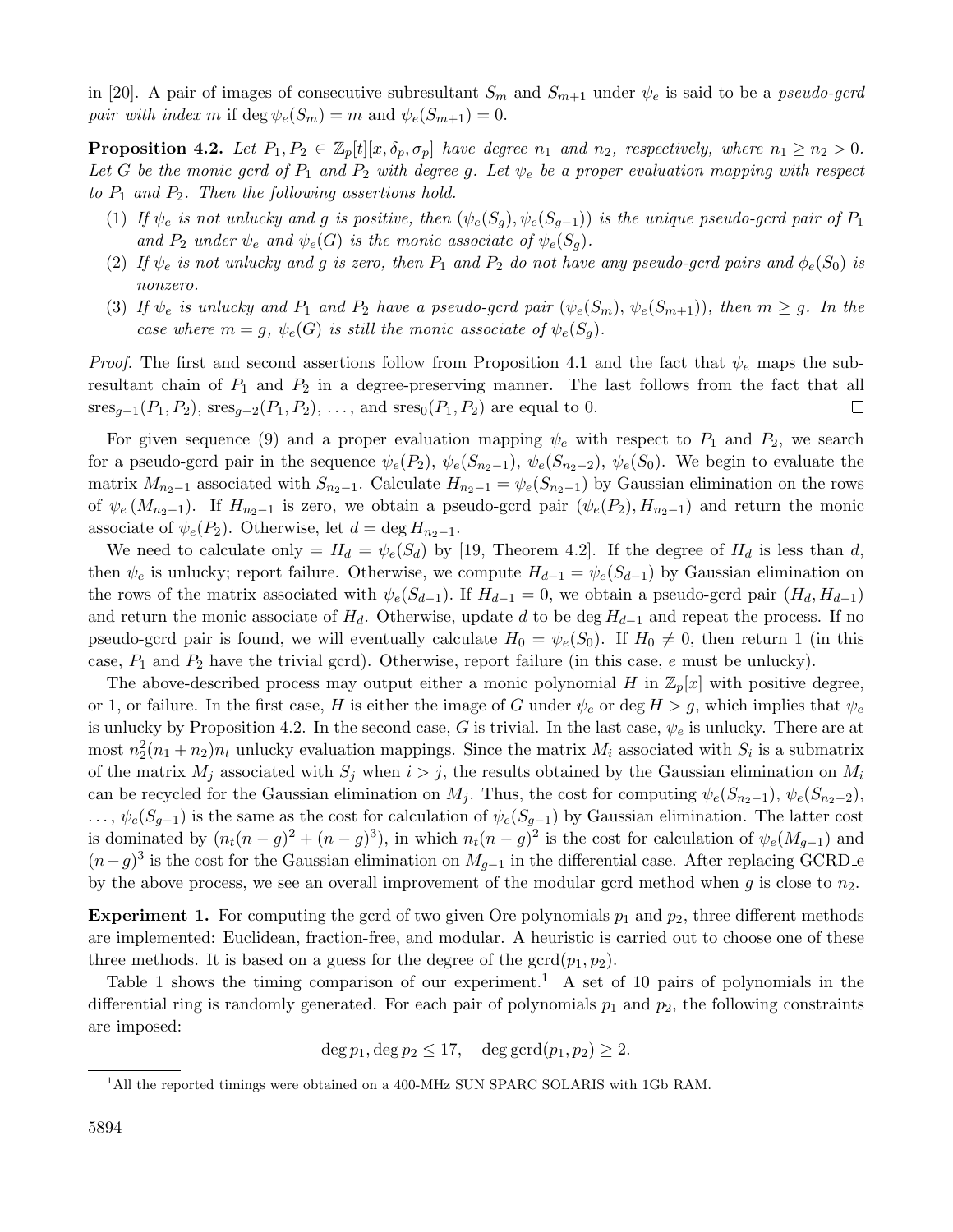Note that we also include the time taken by the function DEtools[GCRD].

|                | Euclidean | Fraction-free | Modular | Heuristic | <b>DEtools</b> |
|----------------|-----------|---------------|---------|-----------|----------------|
| 1              | 65.72     | 27.09         | 16.57   | 16.94     | 33.30          |
| $\overline{2}$ | 184.96    | 56.11         | 28.64   | 29.44     | 49.85          |
| 3              | 168.88    | 103.03        | 31.87   | 32.10     | 55.60          |
| 4              | 221.47    | 166.94        | 43.09   | 43.89     | 70.11          |
| 5              | 25.06     | 22.58         | 21.43   | 22.14     | 14.94          |
| 6              | 65.61     | 53.16         | 33.70   | 31.92     | 30.27          |
| 7              | 123.79    | 79.32         | 40.87   | 41.96     | 37.97          |
| 8              | 148.57    | 68.68         | 33.89   | 35.05     | 52.83          |
| 9              | 28.71     | 14.76         | 15.42   | 15.63     | 15.79          |
| 10             | 120.57    | 85.44         | 27.54   | 28.65     | 59.24          |

Table 1. gcrd computation: timing (in seconds) for different methods.

If  $\gcd(p_1, p_2)$  is trivial, then the modular method is considerably faster than any nonmodular method. This is because the modular method can detect if  $p_1$  and  $p_2$  are relatively prime by a lucky modular homomorphism and a lucky evaluation mapping. If  $\gcd(p_1, p_2)$  is nontrivial, experimental results show that the efficiency of the modular method depends on the following factors:

- how many divisions it takes to compute  $\gcd(p_1, p_2)$  in the right Euclidean algorithm;
- how "simple"  $\gcd(p_1, p_2)$  is.

By "simple" we mean that the coefficients are of low degree and with short integral coefficients. The more divisions it takes, the more work the nonmodular methods will do. The simpler the  $\text{gcd}(p_1, p_2)$ is, the fewer images are needed to recover the true gcrd in a modular method. The modular method appears to be very stable with respect to different types of data since it does not cause any intermediate expression swell.

**4.2. Computation of the lclm.** Next, we apply modular techniques to the lclm computation. Let  $P_1$ ,  $\ldots, P_m$  be in  $\mathbb{D}[t][x; \sigma, \delta]$  with respective positive degrees  $d_1, \ldots, d_m$ . Let L be the lclm of  $P_1, \ldots, P_m$ . To compute L, we may first compute the lclm  $L_{12}$  of  $P_1$  and  $P_2$  and then compute the lclm of  $L_{12}, P_3, \ldots, P_m$ , recursively (on m). This "nested" algorithm does not work very well in practice, partly because the coefficients of the intermediate lclm's are usually far more complicated than those of the  $P_i$ 's.

The code LCLM in the Maple package DEtools written by van Hoeij provides a direct method for computing the lclm of several Ore polynomials. The method works as follows. Let

$$
d = d_1 + \dots + d_m, \quad Q_d = q_d x^d + \dots + q_0,
$$

where  $q_0, \ldots, q_d$  are unspecified coefficients. For  $i = 1, \ldots, m$ , compute the right remainder  $R_i$  of  $Q_d$ and  $P_i$ . Clearly,  $Q_d$  is a common left multiple of  $P_1, \ldots, P_m$  with degree no more than d if and only if  $R_1 = \cdots = R_m = 0$ . This gives rise to a linear homogeneous algebraic system

$$
(q_0, \ldots, q_d)M_d = 0,\t\t(10)
$$

where M is a  $((d+1) \times d)$ -matrix over k. For convenience, we say that

$$
\tilde{Q}_d=\tilde{q}_dx^d+\cdots+\tilde{q}_0
$$

of  $\mathbb{D}[t][x;\sigma,\delta]$  is a solution of (10) if  $(\tilde{q}_0,\ldots,\tilde{q}_d)$  solves (10). With this convention, we see that L is a nonzero solution of (10) with smallest degree.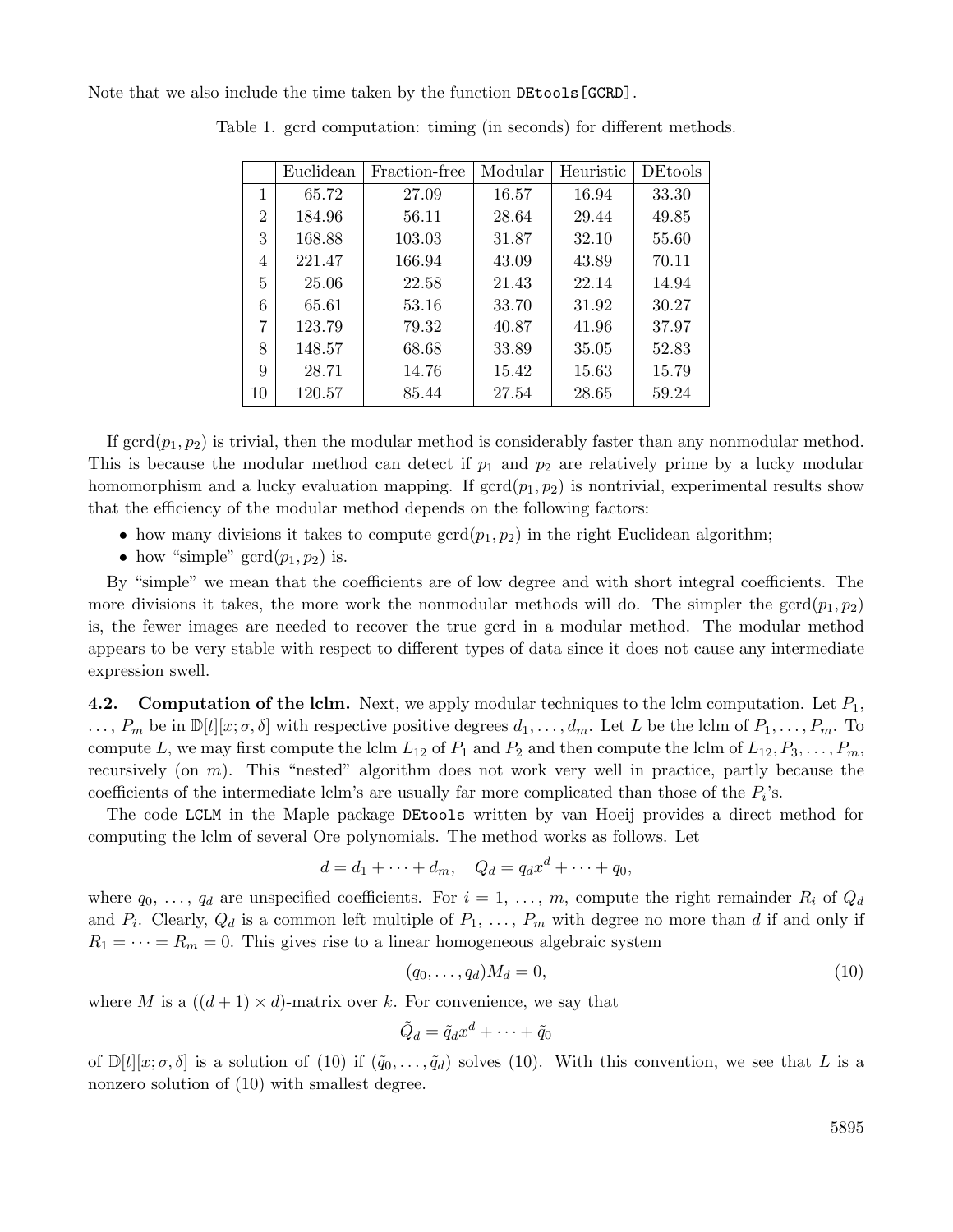To find L, we need to solve  $(10)$  and find a solution with smallest degree, because deg L may be smaller than d. Can we solve only one linear system in  $(1 + \deg L)$  unknowns to obtain L? The following assertion provides an answer.

# **Proposition 4.3.** deg L is equal to the rank of  $M_d$  given in (10).

*Proof.* Let L be of degree l. Since  $l \leq d, L, xL, \ldots, x^{d-l}L$  are solutions of (10). Thus, the solution space of (10) is of dimension no less than  $(d+1-l)$ . On the other hand, any nonzero solution  $\tilde{Q}_d$  of (10) is a common left multiple of  $P_1, \ldots, P_m$  with degree no more than d, so the right remainder of  $\ddot{Q}_d$  and L is zero, i.e.,  $\tilde{Q}$  is a k-linear combination of L, xL, ...,  $x^{d-l}L$ . Hence, the solution space of (10) is of dimension  $(d + 1 - l)$ . Consequently, the rank of  $M_d$  is equal to d.  $\Box$ 

We compute L as follows. First, construct a matrix  $M_d$  given by (10). Second, apply a modular and an evaluation mapping to entries of  $M_d$  to obtain a matrix  $M'_d$  over  $\mathbb{Z}_p$ . Third, compute the rank r of  $M'_d$ . Fourth, set

$$
Q_r = q_r x^r + \dots + q_0,
$$

where  $q_0, \ldots, q_r$  are unspecified coefficients. For  $i = 1, \ldots, m$ , compute the right remainder  $R_i$  of  $Q_r$ and  $P_i$ . The condition  $R_1 = \cdots = R_m = 0$  gives rise to a linear homogeneous algebraic system

$$
(q_0, \ldots, q_r)M_r = 0. \t\t(11)
$$

Any nontrivial solution of (11) corresponds to the lclm L of  $P_1, \ldots, P_m$  since  $r \leq \deg L$  by Proposition 4.3. If (11) has only the trivial solution, then update r to be  $(r + 1)$  and repeat the fourth step. Since r is almost always equal to the rank of  $M_d$ , we hardly repeat the fourth step in practice. We shall refer to this method as the "unnested" method.

**Experiment 2.** This experiment is on lclm computation. The set of tests consists of 10 triplets of polynomials in the differential ring. For each triplet of polynomials  $p_1$ ,  $p_2$ , and  $p_3$ , we impose the following constraints:

$$
deg p_1 = deg p_2 = 5
$$
,  $gcd(p_1, p_2) = 2$ ,  $deg p_3 = 3$ .

Table 2 shows the timing comparison between the nested and unnested methods. We also include the timing for the function DEtools[LCLM]. Note that if

$$
\deg \text{lclm}(p_1, p_2, p_3) = \deg p_1 + \deg p_2 + \deg p_3,
$$

then the timings for the unnested method and DEtools[LCLM] would be approximately the same.

We conclude this section with an application of lclm computation in the direct algorithm for computing the minimal telescoper for a rational function [18]. Consider the rational function  $R(n, k) = R_1 + R_2 + R_3$ , where

$$
R_1 = \frac{n+1}{(2n+5k+3)^2} + \frac{n}{(2n+5k+5)^2},
$$
  
\n
$$
R_2 = \frac{n+2}{3n+4k+4} - \frac{3}{3n+4k-2},
$$
  
\n
$$
R_3 = \frac{(n-3)^2}{n-7k+5} + \frac{1}{n-7k+6}.
$$

5896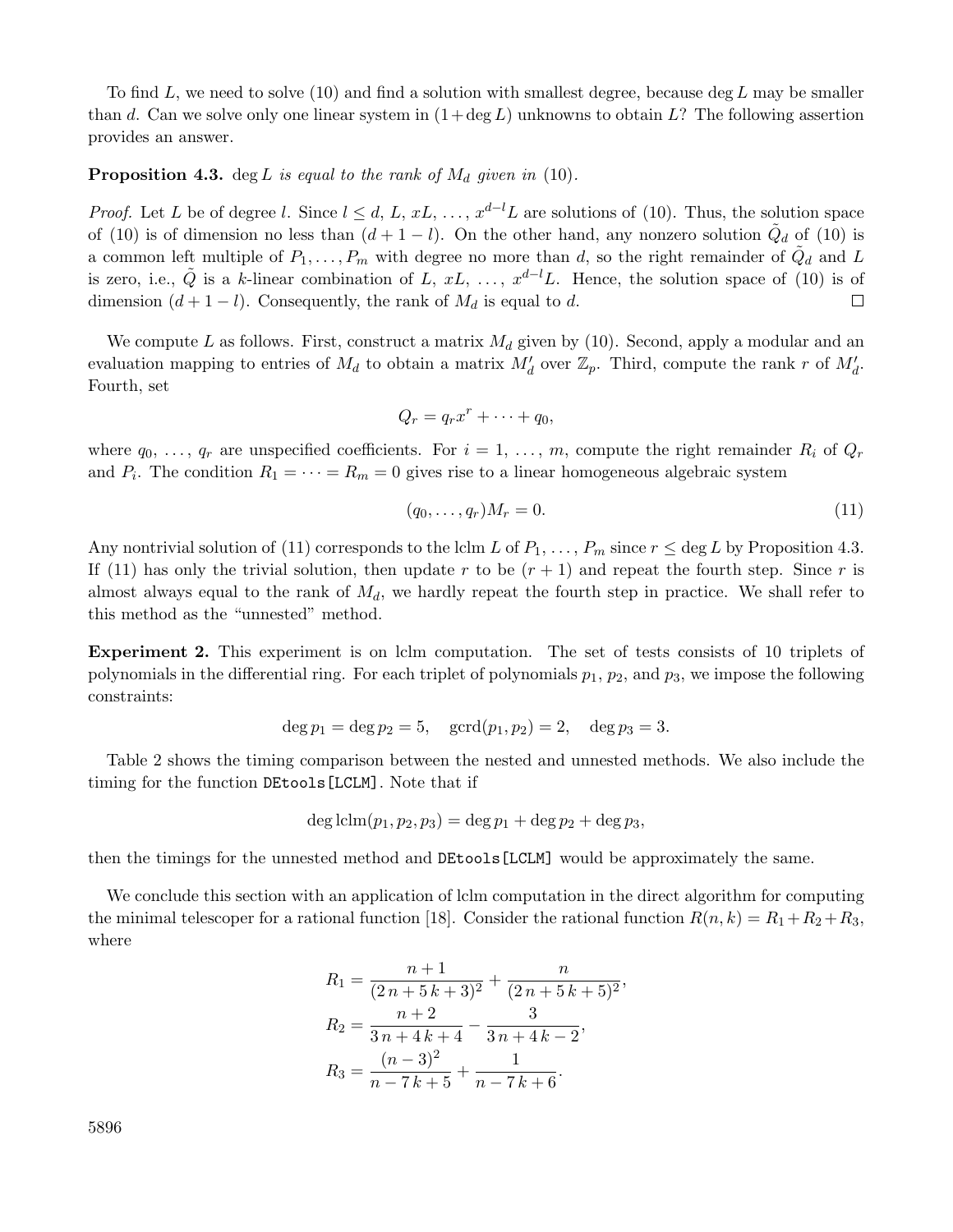|                | Nested | Unnested | <b>DEtools</b> |
|----------------|--------|----------|----------------|
| 1              | 114.53 | 25.99    | 87.48          |
| $\overline{2}$ | 147.36 | 24.28    | 107.60         |
| 3              | 111.95 | 33.36    | 105.33         |
| 4              | 124.15 | 30.41    | 84.41          |
| 5              | 128.65 | 30.76    | 102.63         |
| 6              | 144.56 | 29.35    | 103.03         |
| $\overline{7}$ | 96.84  | 18.60    | 61.73          |
| 8              | 115.08 | 28.36    | 92.74          |
| 9              | 140.59 | 21.18    | 122.81         |
| 10             | 123.97 | 16.13    | 62.31          |

Table 2. lclm computation: timing (in seconds) for different methods.

The computed minimal telescopers  $L_1$  for  $R_1$ ,  $L_2$  for  $R_2$  and  $L_3$  for  $R_3$  are as follows:

$$
L_1 = \text{OrePoly}\left((n+5)(n+4)(n+3)(n+2)(2n+7), 5(n+5)(n+4)(n+3),\n-5(n+5)(n+4)(n+1), 5(n+5)(n+2)(n+1),\n-5(n+3)(n+2)(n+1), -(2n+5)(n+4)(n+3)(n+2)(n+1)\right),\nL_2 = \text{OrePoly}\left(-n^2 - 10n - 15, 0, -12, 0, n^2 + 6n - 1\right),\nL_3 = \text{OrePoly}\left(n^{14} + 14n^{13} + 63n^{12} + 28n^{11} - 553n^{10} - 1218n^9 + 929n^8\n+ 4984n^7 + 1848n^6 - 6496n^5 - 4592n^4 + 2688n^3 + 2304n^2 + 1,\n- 7(2n+1)(n-1)^2(n+3)^2(n+2)^2(n+1)^2n^2,\n7(2n+1)(n+3)^2(n+2)^2(n+1)^2n^2,\n- 7(2n+1)(n+3)^2(n+2)^2(n+1)^2, 7(2n+1)(n+3)^2(n+2)^2,\n- 7(2n+1)(n+3)^2, 14n + 7,\n- n^{14} + 28n^{12} - 294n^{10} + 1444n^8 - 3409n^6 + 3528n^4 - 1296n^2 - 1
$$

Therefore, the minimal telescoper L for the rational function R is  $\text{lclm}(L_1, L_2, L_3)$ . If one uses the *unnested* method, it would take 6.28 seconds to compute L, as opposed to 273.90 seconds using the *nested* method.

### **5. The** OreTools **Package**

The OreTools package is implemented in the Maple computer algebra system. Its main goal is to provide basic operations in a given Ore ring and to facilitate further development of various Ore-ringbased applications. The package is integrated into Maple. In particular, it is used

- (a) as the main engine in the LinearOperators package, which includes functions for computing minimal completely factorable annihilators [5] and for computing d'Alembertian solutions of inhomogeneous linear functional equations [6];
- (b) in the SumTools package [2] for computing directly and efficiently the minimal Z-pairs of rational functions [18], for computing indefinite sums using the method of accurate integration;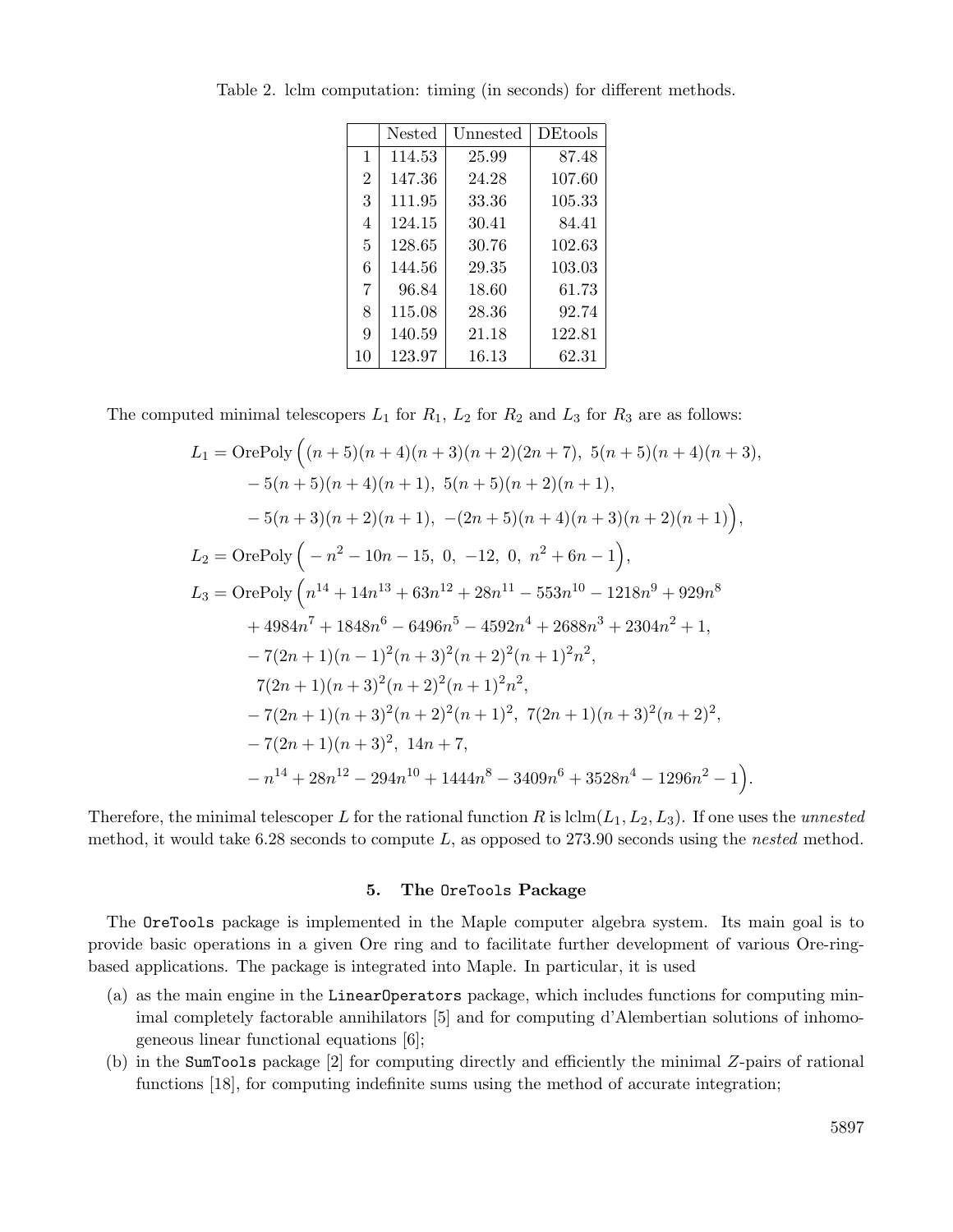(c) in the Slode package [29] for finding formal solutions with d'Alembertian series coefficients of homogeneous linear differential equations.

In this section, we give an overview of the package (see [4] for a detailed discussion on the proposed functionalities and the implementation details). Various Maple worksheets illustrating the use of the package are also made available (see Sec. 7).

Note that an early version of the package OreTools was reported in [5, Sec. 6]. The code of that version was designed by Zima.

**5.1. Define an Ore ring, its adjoint, and access its properties.** Figure 1 shows the set of functions which help define an Ore ring, the adjoint of a given Ore ring (which is an Ore ring itself), and those for accessing properties of an Ore ring.



Fig. 1. Define an Ore ring and access its properties.

A univariate Ore ring is defined via the function *SetOreRing*. The *differential*, *shift*, and *qshift* rings are pre-defined. To define other rings, one needs to provide procedures to compute  $\sigma$ ,  $\delta$ ,  $\theta(1)$ , and  $\sigma^{-1}$ .

The adjoint of a given Ore ring is defined via the function *AdjointRing*. The input is an Ore ring, and the output its adjoint.

Properties of a given Ore ring, e.g.,  $\sigma$ ,  $\sigma^{-1}$ ,  $\theta(1)$ , and  $\delta$ , can be accessed via the submodule Properties.

**5.2. Operations and manipulations on Ore polynomials.** An Ore polynomial is represented by an OrePoly structure. It consists of the keyword OrePoly with a sequence of coefficients starting with the one of degree zero. For example, in the differential case with the differential operator D, OrePoly( $2/t, t, t+1, 1$ ) represents the operator  $2/t + tD + (t+1)D^2 + D^3$ .

Figure 2 shows basic operations and manipulations on Ore polynomials. They can be classified into four groups: utility functions, arithmetic operations, conversion functions, and mathematical operations.

Utility functions include those for manipulating Ore polynomials, e.g., the leading and trailing coefficients, or the degree of a given Ore polynomial.

The basic arithmetic operations on Ore polynomials include

- (1) linear operations: addition, subtraction, scalar multiplication;
- (2) operations for normalization: computation of the content part, the primitive part, left and right monic associates;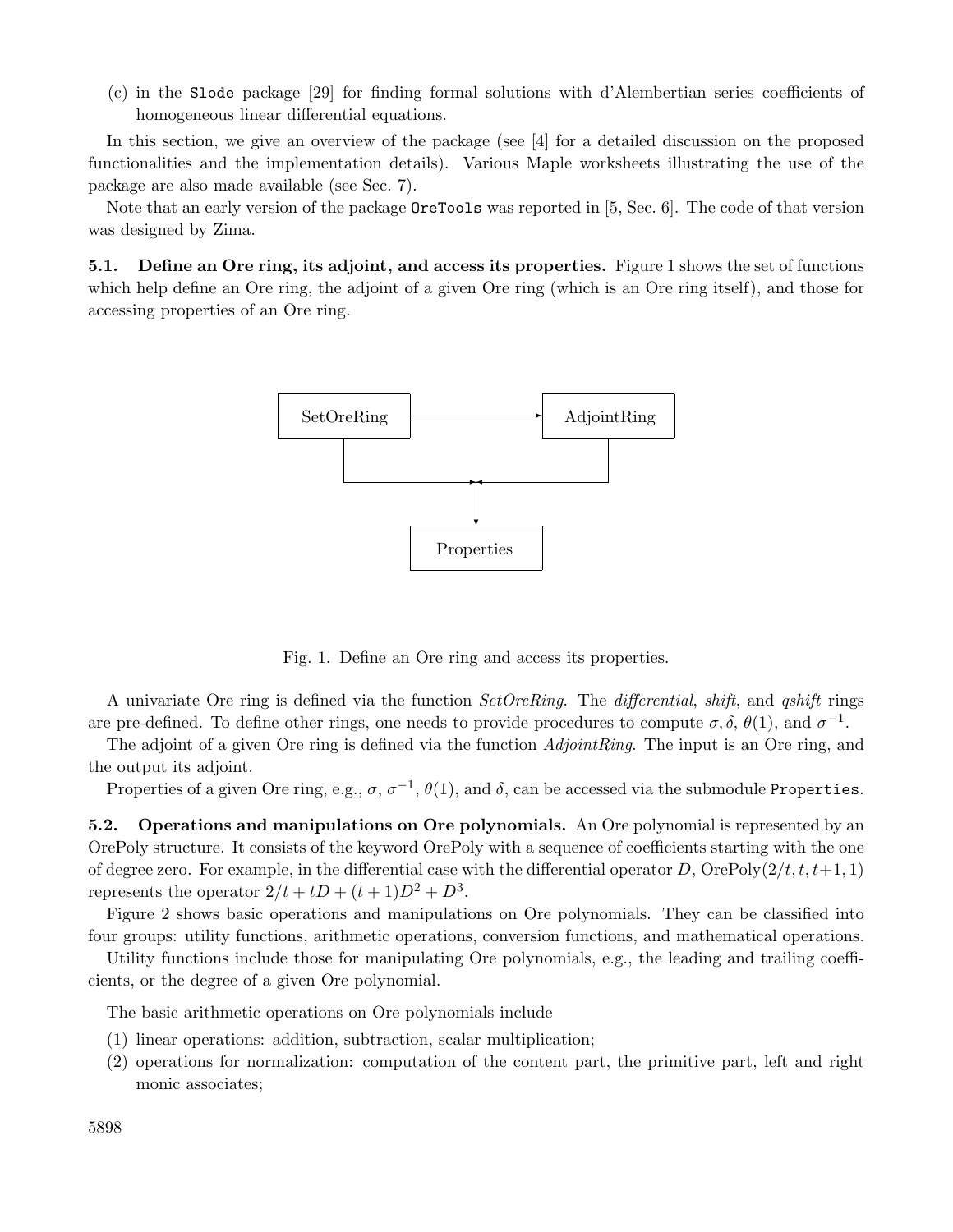

Fig. 2. Operations and manipulations on Ore polynomials.

- (3) multiplication, divisions (left and right remainders and quotients);
- (4) left and right gcd, lcm, extended gcd, and gcrd depending on a parameter [13].

Conversion functions act as an interface between the package OreTools and the Maple system. They include functions for converting back and forth between a given Ore polynomial and the corresponding linear functional equation.

The package provides support for some mathematical operations. They include functions which perform accurate integration (Sec. 3.3) and compute an integrating factor (Sec. 3.2).

The submodule Modular provides users with basic operations on Ore polynomials whose coefficients are rational functions over  $\mathbb{Z}_p$ ; the submodule FractionFree provides users with fraction-free operations on Ore polynomials whose coefficients are polynomials over Z.

**5.3. Examples.** In the shift ring A: > A := SetOreRing(n,'shift');

 $A :=$  UnivariateOreRing $(n, shift)$ 

Consider two Ore polynomials  $p_1$  and  $p_2$ :  $> p_1 := \langle 0rePoly((n-3)*n^2,n^4+n^3-4*n^2-n-2,$ n^4+3\*n^3+2\*n^2+n-4,n^3+6\*n^2+10\*n+2,n^2+6\*n+6): >  $p_2 := \Der{(-n-3)*n^3,n^5+n^4-6*n^3+4*n^2-3*n-2)}$  $n^5+n^4-n^3+7*n^2-2*n-3,n^4+5*n^3+7*n^2+5*n+1,(n^2+6*n+6)*n):$ Compute the gcrd of  $p_1$  and  $p_2$ : > GCD['right'](p\_1,p\_2,A);

$$
\text{OrePoly}\left(\frac{n-3}{n^2-3}, 1\right)
$$

Compute the gcld of  $p_1$  and  $p_2$ : > GCD['left'](p\_1,p\_2,A);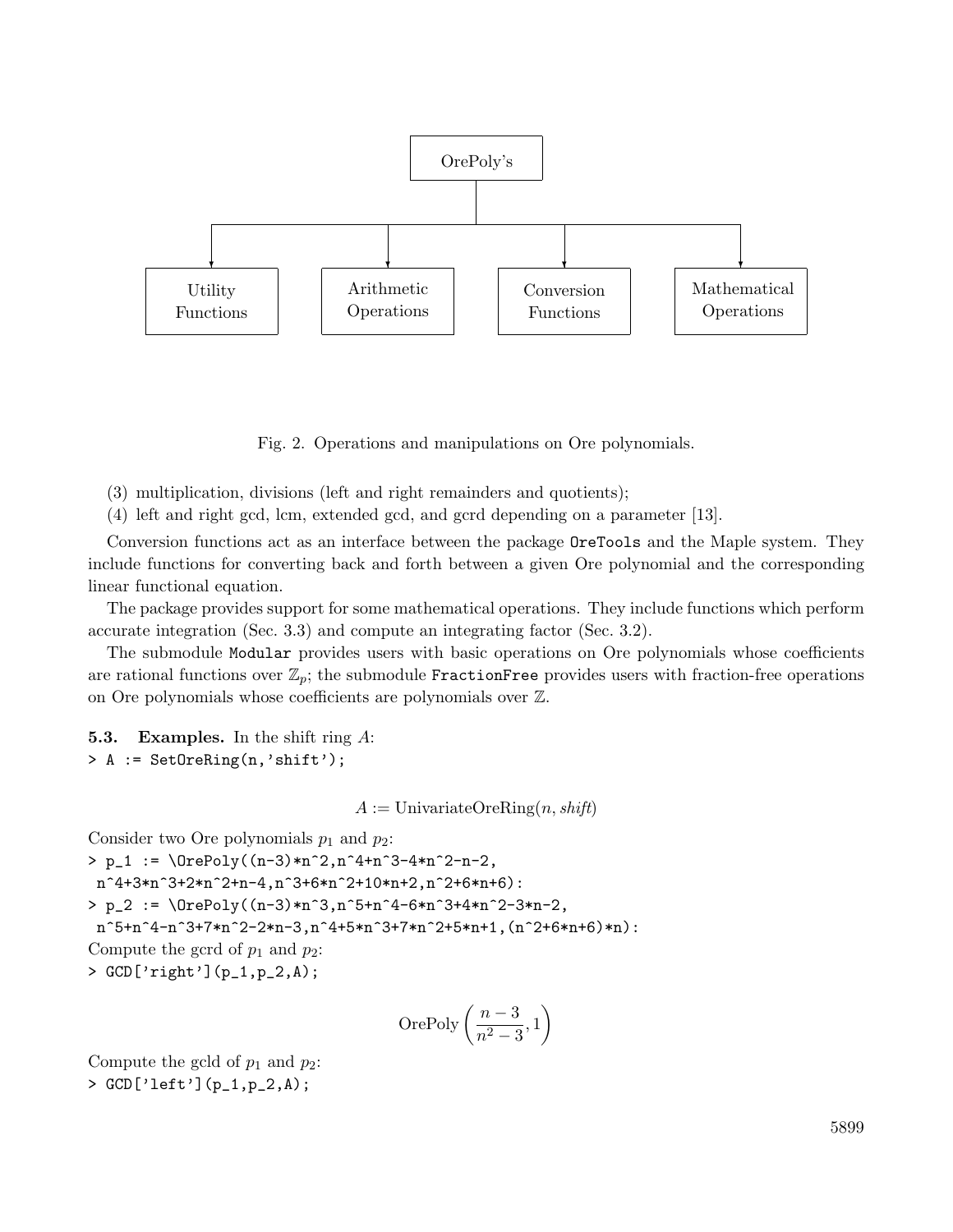OrePoly 
$$
(n^2, n+1, 1)
$$

For the two Ore polynomials  $p_3$  and  $p_4$ :

>  $p_3 := \text{OverPoly}(1,1,0,(a+2)*n)$ :

>  $p_4 := \Der{0, (a+2)*(a+1)*n}$ :

Suppose a priori that the value of the parameter a satisfies the equation  $(a + 1)(a - 1)a = 0$ . We now compute the gcrd of  $p_3$  and  $p_4$  depending on the parameter  $a$ .

> ParametricGCRD $(p_3, p_4, (a+1)*(a+2)*a, a, A)$ 

 $\sqrt{ }$  $\int$  $\overline{\mathcal{L}}$ OrePoly  $(-1)$   $a = 0$ , OrePoly  $(1, 1, 0, n)$   $a + 1 = 0$ , OrePoly  $(1, 1)$   $a + 2 = 0.$ 

#### **6. Comparison**

There are other Maple packages which provide suitable environments for working with general Ore rings or with a particular Ore ring. They include the Ore\_algebra package [9] for multivariate Ore rings, the DEtools package for differential case, the LREtools package for the shift case, and the QDifferenceEquations package for the  $q$ -shift case. While the main focus of LREtools and QDifferenceEquations is to find solutions of specific types (e.g., polynomial, rational) of linear shift/ $q$ shift equations with polynomial coefficients, the Ore\_algebra and DEtools packages do provide, although to a lesser extent in comparison with the OreTools package, support for basic operations in Ore rings.

A comparison between DEtools and OreTools is done via two experiments in Sec. 4. For the remainder of this section, we show a comparison between Ore\_algebra and OreTools.

The only functionality which allows a direct comparison between the two packages is the one which performs the extended right Euclidean algorithm: *skew gcdex* in Ore\_algebra and *ExtendedGCD* in OreTools. Using *skew gcdex* is the only way to compute gcrd in the Ore\_algebra package. This involves the construction of two co-sequences which are redundant.

In this experiment, we generated two sets of tests. Each set consisted of 10 pairs of polynomials  $p_1$  and p2. Those in the first set were generated in the *shift* ring, and those in the second set in the *differential* ring.

For each pair  $p_1$ ,  $p_2$ , the following constraints are imposed:

 $7 \leq \deg p_1, \deg p_2 \leq 10, \deg \gcd(p_1, p_2) \geq 2.$ 

Each coefficient of  $p_1$  and  $p_2$  is a polynomial of degree at most 5 and consists of at most 2 monomials.

Tables 3 and 4 provide a comparison in both time (in seconds) and memory (in kilobytes) requirements between *ExtendedGCD* and *skew gcdex*.

It is worth noting that all Ore rings specified in the Ore\_algebra package are a priori with integer coefficients, and any other type of coefficient has to be explicitly specified. Hence, performing basic operations might require a nontrivial amount of effort and knowledge from users.

# **7. Availability**

Information on the availability of the library archive for the package OreTools, sampled Maple worksheets, and also on installation of the package can be found at the URL

http://www.scg.math.uwaterloo.ca/~hqle/code/OreTools/OreTools.html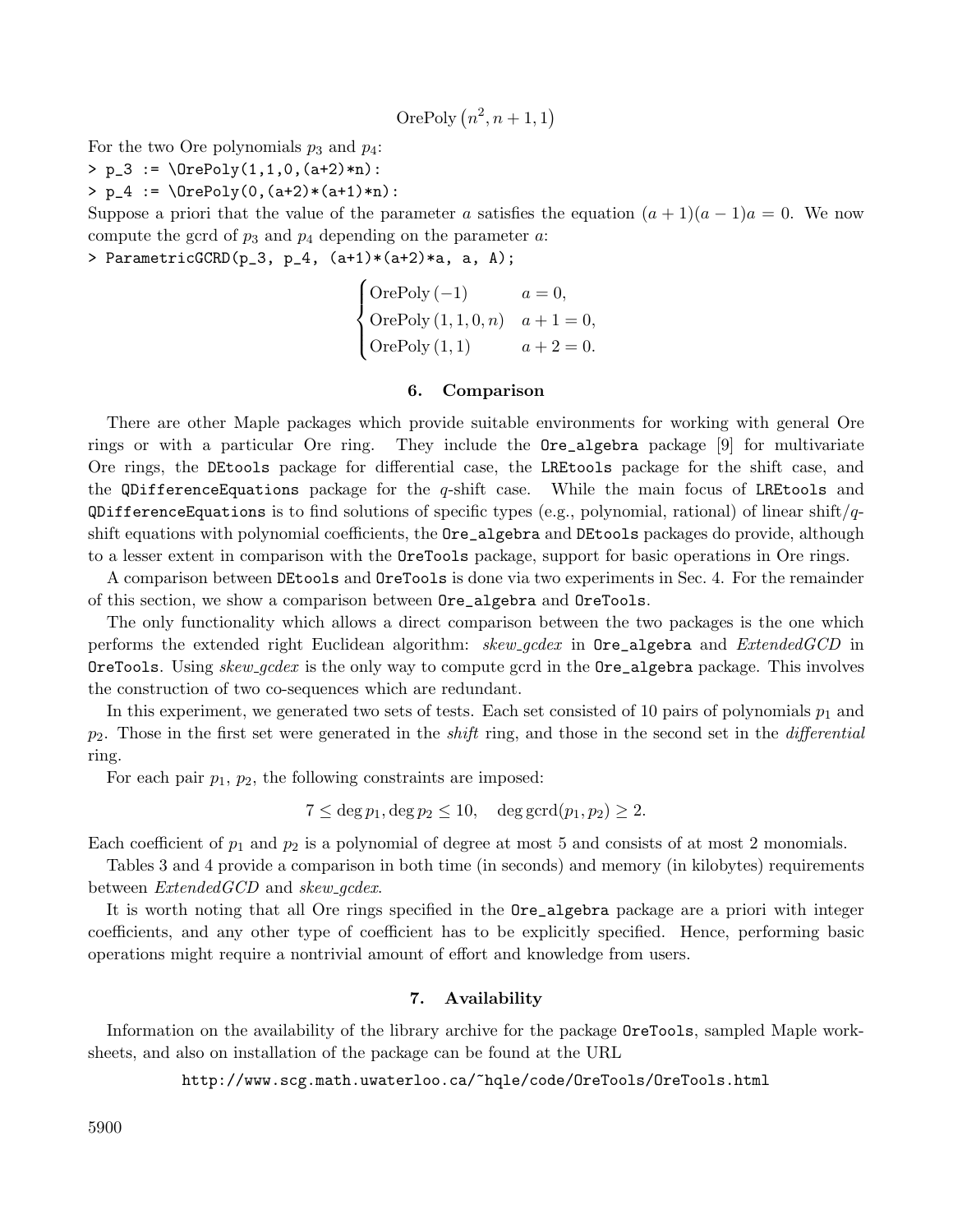| shift          | ExtendedGCD |         | skew_gcdex |           |
|----------------|-------------|---------|------------|-----------|
|                | time        | memory  | time       | memory    |
| 1              | 123         | 703,329 | 1,691      | 4,669,006 |
| $\overline{2}$ | 55          | 276,828 | 487        | 1,555,668 |
| 3              | 183         | 830,378 | 1,269      | 3,420,360 |
| 4              | 44          | 230,488 | 648        | 1,977,186 |
| 5              | 145         | 654,363 | 364        | 1,219,685 |
| 6              | 113         | 511,026 | 268        | 979,230   |
| 7              | 47          | 236,447 | 470        | 1,549,453 |
| 8              | 179         | 780,795 | 656        | 1,984,256 |
| 9              | 49          | 241,977 | 128        | 490,365   |
| 10             | 89          | 417,157 | 177        | 635,439   |

Table 3. OreTools and Ore algebra: *shift* case.

Table 4. OreTools and Ore algebra: *differential* case.

| differential   | Extended GCD |         |      | skew_gcdex |
|----------------|--------------|---------|------|------------|
|                | time         | memory  | time | memory     |
| 1              | 24           | 245,039 | 765  | 2,828,435  |
| $\overline{2}$ | 20           | 169,934 | 189  | 976,940    |
| 3              | 38           | 340,290 | 437  | 1,968,124  |
| 4              | 20           | 167,486 | 300  | 1,324,531  |
| 5              | 11           | 81,216  | 151  | 861,778    |
| 6              | 23           | 206,490 | 53   | 360,019    |
|                | 17           | 159,388 | 216  | 1,030,755  |
| 8              | 23           | 201,707 | 333  | 1,370,342  |
| 9              | 13           | 113,148 | 47   | 319,017    |
| 10             | 13           | 117,665 | 61   | 418,924    |

## **REFERENCES**

- 1. S. A. Abramov, "Rational solutions of linear difference and differential equations with polynomial coefficients," *USSR Comput. Maths. Math. Phys.*, **29**, 7–12 (1989).
- 2. S. A. Abramov, J. C. Carette, K. O. Geddes, and H. Q. Le, *Symbolic Summation in Maple*, Technical Report CS-2002-32, School of Computer Science, University of Waterloo, Ontario, Canada (2002).
- 3. S. A. Abramov, M. van Hoeij, "Integration of solutions of linear functional equations," *Integral Transform. Spec. Funct.*, **8**, Nos. 1–2, 3–12 (1999).
- 4. S. A. Abramov, H. Q. Le, and Ziming Li. OreTools: *A computer algebra library for univariate Ore polynomial rings*, Technical Report CS-2003-12, School of Computer Science, University of Waterloo, Ontario, Canada (2003).
- 5. S. A. Abramov and E. V. Zima, "Minimal completely factorable annihilators," in: *Proc. 1997 Int. Symp. Symbolic and Algebraic Computation* (W. Küchlin, Ed.), ACM Press (1998), pp. 290–297.
- 6. S. A. Abramov and E. V. Zima, D'Alembertian solutions of inhomogeneous linear equations (differential, difference, and some other)," in: *Proc. 1996 Int. Symp. Symbolic and Algebraic Computation* (Y. N. Lakshman, Ed.), ACM Press (1997), pp. 232–240.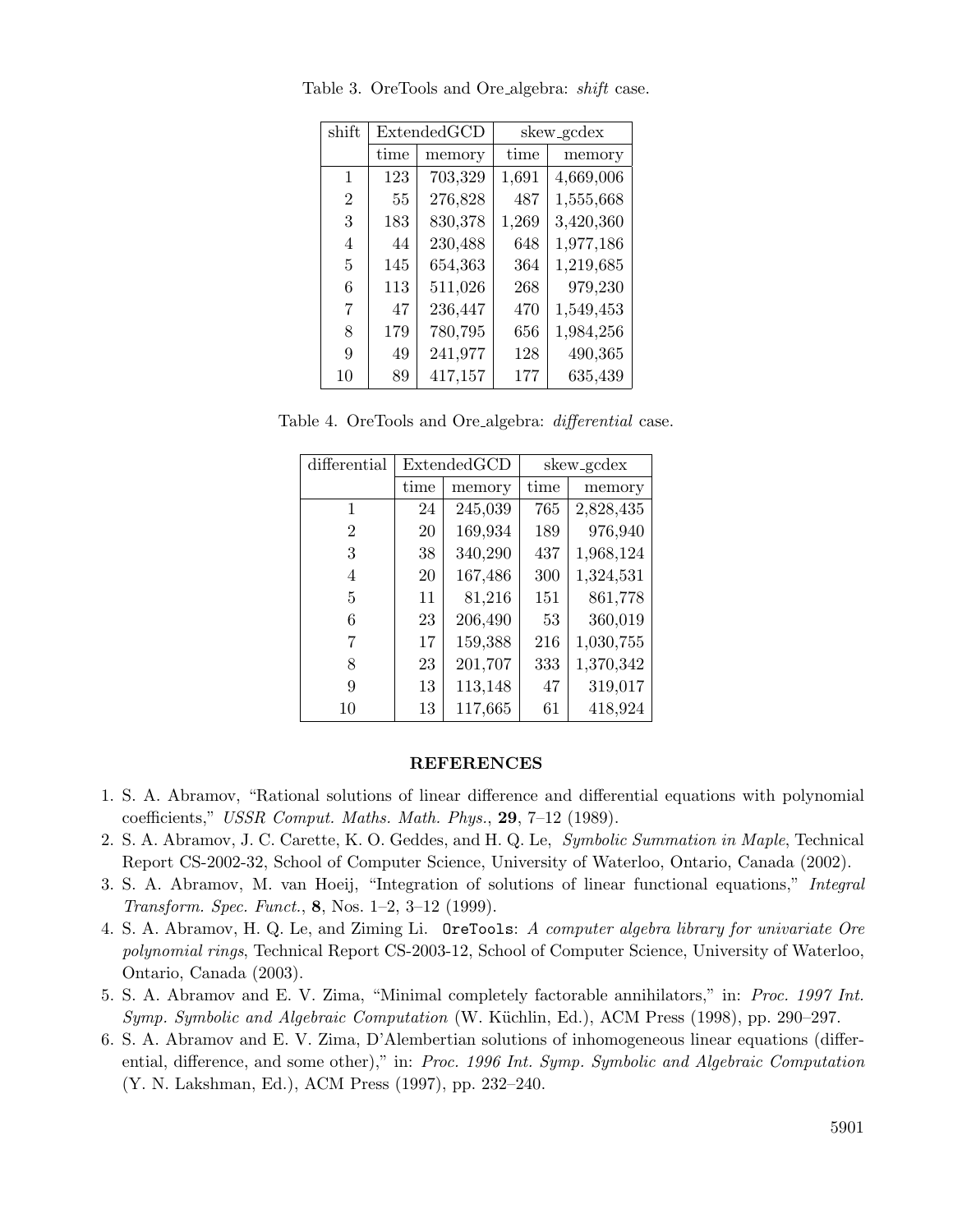- 7. S. A. Abramov and E. V. Zima, "A universal program to uncouple linear systems," in: *Proc. Int. Conf. Computational Modeling and Computing in Physics, Sept. 16–21, 1996*, Dubna, Russia (1997), pp. 16–26.
- 8. M. Bronstein and M. Petkovšek, "An introduction to pseudo-linear algebra," *Theor. Comput. Sci.*, **157**, 3–33 (1996).
- 9. F. Chyzak and B. Salvy, "Noncommutative elimination in Ore algebras proves multivariate identities," *J. Symbolic Comput.*, **26**, No. 2, 187–227 (1998).
- 10. P. M. Cohn, *Free Rings and Their Relations*, Academic Press (1971).
- 11. P. M. Cohn, *Skew Fields. Theory of General Division Rings*, Encycl. Math. Its Appl., **57** Cambridge Univ. Press (1995).
- 12. M. Giesbrecht and Y. Zhang, "Factoring and decomposing Ore polynomials over  $\mathbb{F}_p(t)$ ," in: *Proc. 2003 Int. Symp. Symbolic and Algebraic Computation* (to appear).
- 13. P. E. Glotov, "An algorithm of searching for the greatest common divisor for Ore polynomials with polynomial coefficients depending on a parameter," in: *Program. Comput. Software*, **24** No. 6, 275– 283 (1998).
- 14. R. W. Gosper, "Decision procedure for indefinite hypergeometric summation," *Proc. Natl. Acad. Sci. USA*, **75**, 40–42 (1978).
- 15. J. van der Hoeven, "FFT-like multiplication of linear differential operators," *J. Symbolic Comput.*, **33**, No. 1, 123–127 (2002).
- 16. N. Jacobson, "Pseudo-linear transformations," *Ann. Math.*, **38**, No. 2, 484–507 (1937).
- 17. E. Landau, "Über irreduzible Differentialgleichungen," J. Reine Angew. Math., 124 115–120 (1902).
- 18. H. Q. Le, "A direct algorithm to construct the minimal Z-pairs for rational functions," *Adv. Appl. Math.*, **30**, 137–159 (2003).
- 19. Z. Li, "A subresultant theory for ore polynomials with applications," in: *Proc. Int. Symp. Symbolic and Algebraic Computation, 1998* (O. Gloor, Ed.), ACM Press (1998), pp. 132–139.
- 20. Z. Li and I. Nemes, "A modular algorithm for computing greatest common right divisors of Ore polynomials," in: *Proc. Int. Symp. Symbolic and Algebraic Computation, 1997* (W. Küchlin, Ed.), ACM Press (1997), pp. 282–289.
- 21. A. Loewy, "Uber reduzible lineare homogene Differentialgleichungen," ¨ *Math. Ann.*, **56**, 549–584 (1903).
- 22. A. Loewy, "Über vollstandig reduzible lineare homogene Differentialgleichungen," Math. Ann., 62 89–117 (1906).
- 23. M. B. Monagan, K. O. Geddes, K. M. Heal, G. Labahn, S. M. Vorkoetter, J. McCarron, and P. De Marco, *Maple 8 Introductory Programming Guide*, Waterloo Maple Inc., Waterloo, Ontario, Canada (2002).
- 24. O. Ore, "Theory of noncommutative polynomials," *Ann. Math.*, **34**, 480–508 (1933).
- 25. O. Ore, "Formale Theorie der linearen Differentialgleichungen, I," *J. Reine Angew. Math.*, **167**, 221–234 (1932).
- 26. O. Ore, "Formale Theorie der linearen Differentialgleichungen, II," *J. Reine Angew. Math.*, **1**, 233– 252 (1932).
- 27. E. G. C. Poole, *Introduction to the Theory of Linear Ordinary Differential Equations*, Dover Publications Inc., New York (1936).
- 28. M. Petkovšek, "Hypergeometric solutions of linear recurrences with polynomial coefficients," *J. Symbolic Comput.*, **14** 243–264 (1992).